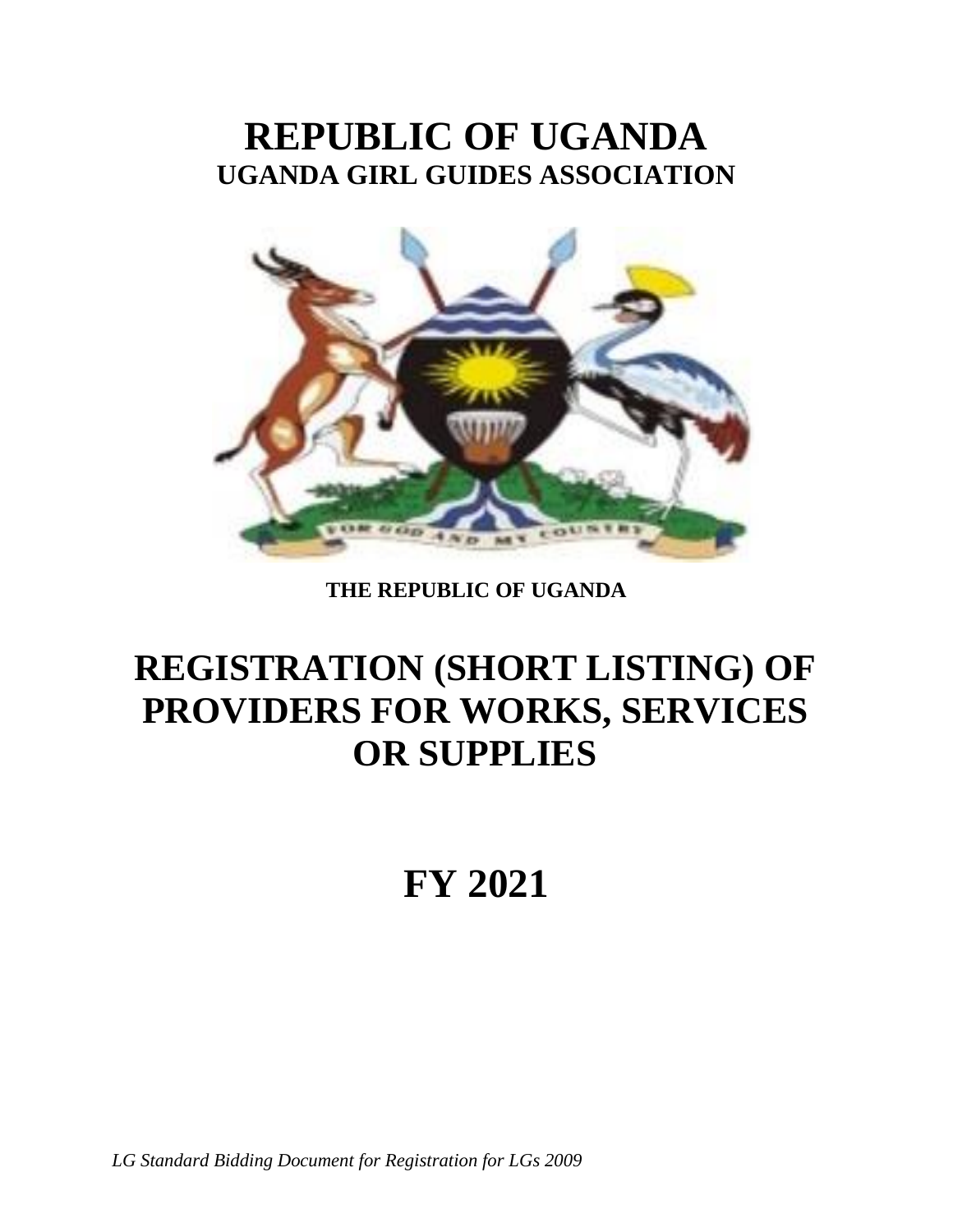## **TABLE OF CONTENTS**

| Preface.         |  |
|------------------|--|
| PARTI'           |  |
| 1.1              |  |
| 1.2              |  |
|                  |  |
| PART II:         |  |
|                  |  |
| 2.2              |  |
| 2.3              |  |
|                  |  |
|                  |  |
|                  |  |
| <b>PART III:</b> |  |
|                  |  |
|                  |  |
|                  |  |
| PART IV:         |  |
|                  |  |
|                  |  |
|                  |  |
| PART V:          |  |
|                  |  |
| 5.2              |  |
| 5.3              |  |
|                  |  |
|                  |  |
| PART VI:         |  |
|                  |  |
|                  |  |
|                  |  |
|                  |  |
| <b>ANNEX A:</b>  |  |
| <b>ANNEX B:</b>  |  |
| <b>ANNEX C:</b>  |  |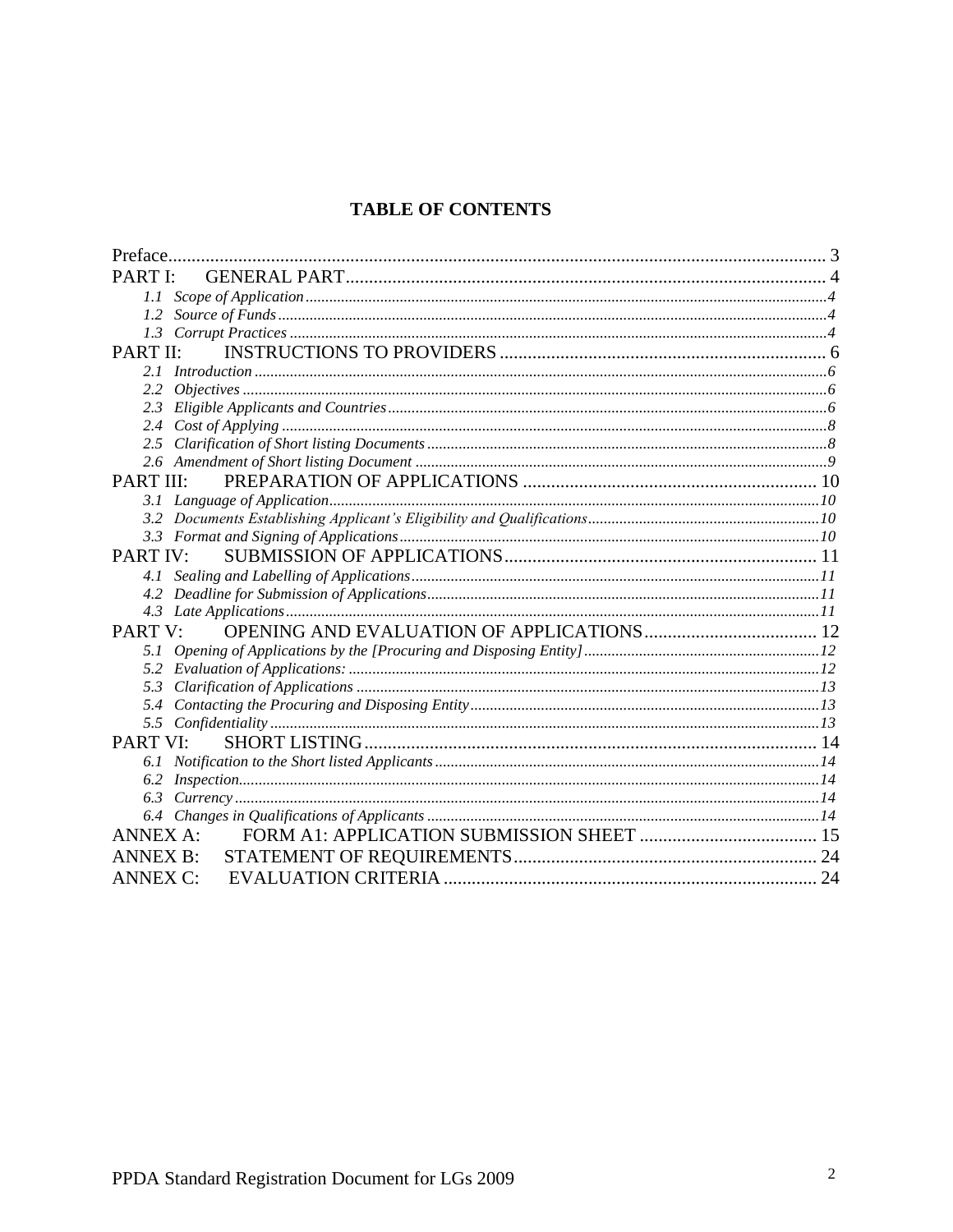## **Preface**

Local government Procurement and Disposal entities are required to establish, maintain and update a register of short-listed providers of works, services and supplies for every financial year, and renew it periodically through an open invitation. Registration shall be open to all and intending providers shall be invited using a short list notice.

A short list notice shall be published in at least one publication of wide circulation to ensure effective competition.

The Registration document comprises of the following parts:

- Part I: General Part
- Part II: Instructions to Bidders
- Part III: Preparation of Applications
- Part IV: Submission of Applications
- Part V: Opening and Evaluation of Applications
- Part VI: Short listing

#### **Appendices:**

- A: Application Submission Sheet
- B: Statement of Requirements
- C: Evaluation Criteria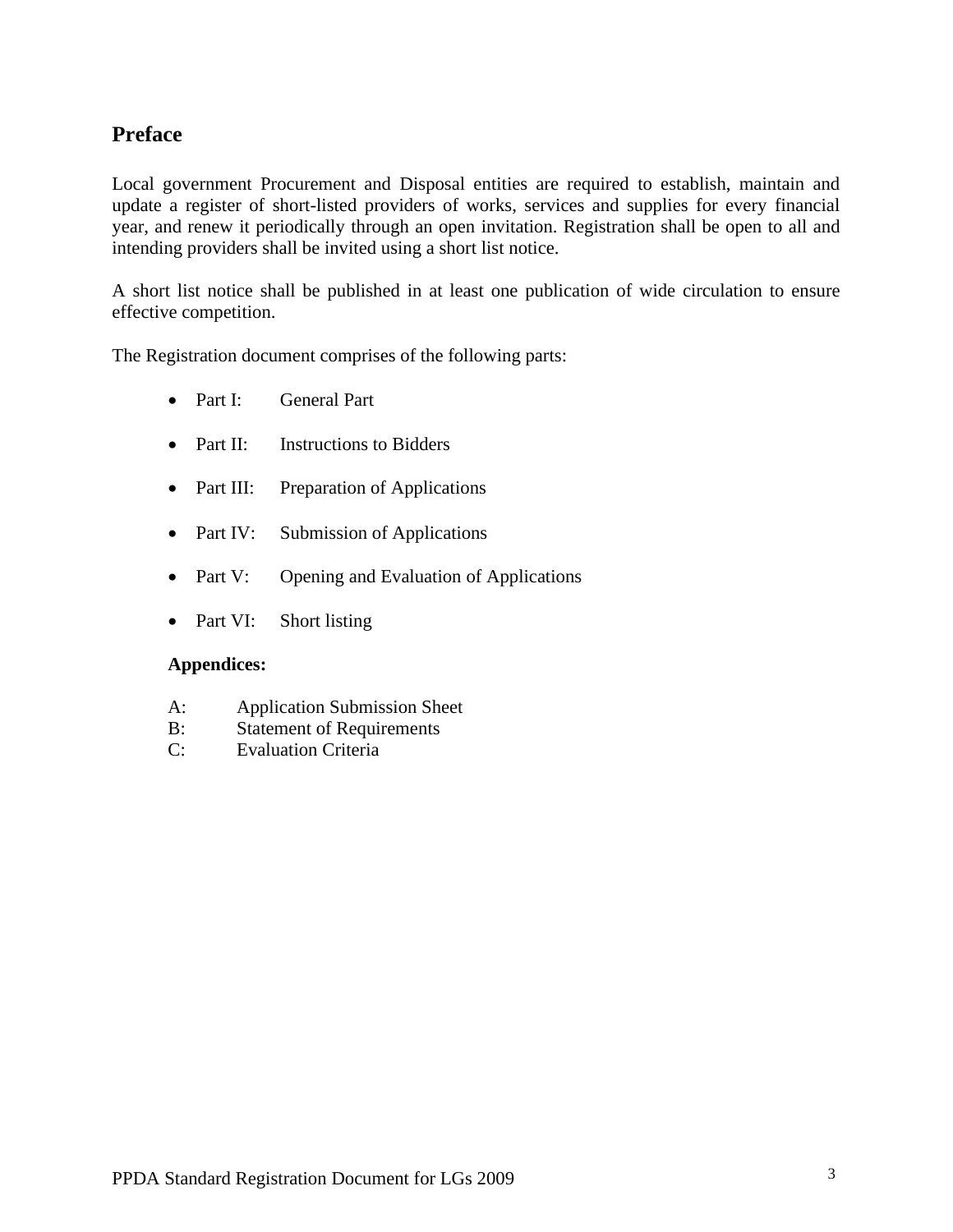## **PART I: GENERAL PART**

#### **1.1 Scope of Application**

- 1.1.1 The UGANDA GIRL GUIDES ASSOCIATION invites applications from interested providers for registration for provision of works, services and supplies as described in **Appendix B.**
- 1.1.2 Throughout this document:
	- (a) the "Applicant" means the bidder submitting an application; and
	- (b) "Application" means a bid or submission to be short-listed.

as defined in the Local Governments (Public Procurement and Disposal of Public Assets Act and Regulations), 2006.

#### **1.2 Source of Funds**

1.2.1 The UGANDA GIRL GUIDES ASSOCIATION has an approved budget from Government funds towards the cost of the procurements described in **Appendix B.** The UGANDA GIRL GUIDES ASSOCIATION intends to use these funds for payments under the contract(s) resulting from the bidding for which this registration is conducted.

#### **1.3 Corrupt Practices**

- 1.3.1 It is the Government of Uganda's policy to require that UGANDA GIRL GUIDES ASSOCIATION, as well as Applicants, Providers and Providers, observe the highest standards of ethics during procurement and the execution of contracts. In pursuit of this policy, the Government of Uganda represented by the Public Procurement and Disposal of Public Assets Authority (herein referred to as the Authority):
	- (a) defines, for the purposes of this provision, the terms set forth below as follows:
		- (i) "corrupt practice" includes the offering, giving, receiving, or soliciting of anything of value to influence the action of a public official in the procurement process or in contract execution; and
		- (ii) "fraudulent practice" includes a misrepresentation of facts in order to influence a procurement process or the execution of a contract to the detriment of the UGANDA GIRL GUIDES ASSOCIATION and includes collusive practices among Providers prior to or after bid submission designed to establish bid prices at artificial, noncompetitive levels and to deprive the Uganda Girl Guide Association of the benefits of free and open competition;
	- (b) will reject a recommendation for award if it determines that the Bidder recommended for award has engaged in corrupt or fraudulent practices in competing for the Contract; and
	- (c) will suspend a Provider from engaging in any public procurement proceeding for a stated period of time, if it at any time determines that the Provider has engaged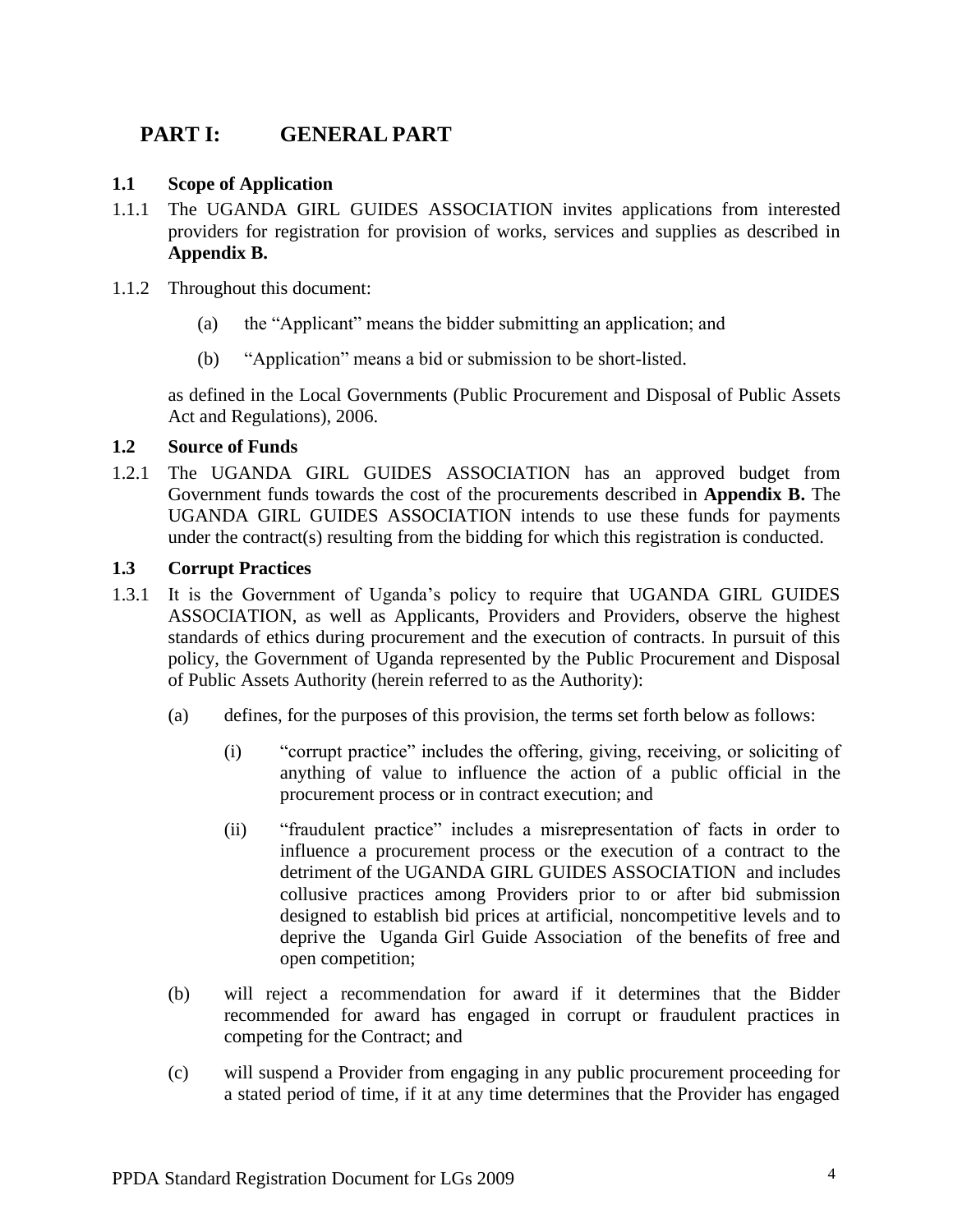in corrupt or fraudulent practices in competing for, or in executing, a Government contract.

1.3.2 In pursuit of the policy, the Government of Uganda requires representatives of both the Uganda Girl Guide Association and of Providers to adhere to the relevant codes of ethical conduct. The Code of Ethical Conduct for Providers is available from the Authority and Providers are required to indicate their acceptance of this code through the declarations in the **Application Submission Sheet**.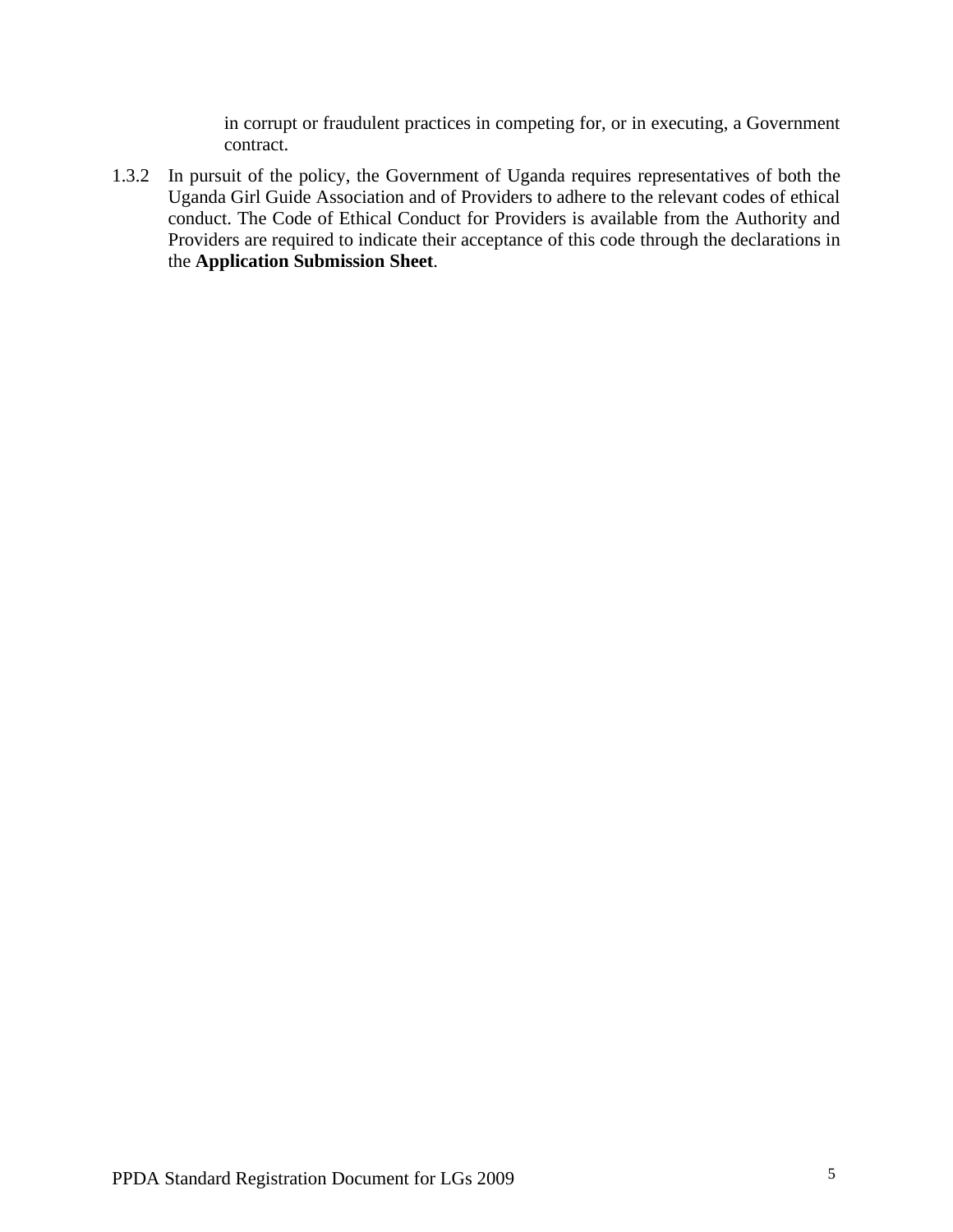## **PART II: INSTRUCTIONS TO PROVIDERS**

#### **2.1 Introduction**

The UGANDA GIRL GUIDES ASSOCIATION will evaluate and short list all eligible firms and organizations for the provision of various works, services or supplies for the Financial Years 2020/2021*.* Once a firm/organisation has been short listed and registered, it will be invited, several times during the financial year, to submit proposal for the provision of some or all of the works, services or supplies. The UGANDA GIRL GUIDES ASSOCIATION reserves the right to add similar types of works, services or supplies to the list in *Appendix B.*

#### **2.2 Objectives**

The UGANDA GIRL GUIDES ASSOCIATION invites sealed Applications from reputable providers for works, services or supplies for the provision of various works, services or supplies for 3 Financial Years ending 2020/2021.

The list of items required during the above-mentioned financial year is given in *Appendix B.* Procuring and Disposing Entities should note that the works, services or supplies are not restricted to those listed in *Appendix B.* 

#### **2.3 Eligible Applicants and Countries**

- 2.3.1 An Applicant, and all parties constituting the Applicant, shall meet the following criteria to be eligible for registration to participate in public procurement:
	- (a) the applicant has the legal capacity to enter into a contract;
	- (b) the applicant is not:
		- (i) insolvent;
		- (ii) in receivership;
		- (iii) bankrupt; or
		- (iv) being wound up
	- (c) the applicant's business activities have not been suspended;
	- (d) the applicant is not the subject of legal proceedings for any of the circumstances in (b); and
	- (e) the applicant has fulfilled his or her obligations to pay taxes and social security contributions.
- 2.3.2 All countries are eligible except countries subject to the following provisions. A country shall not be eligible if: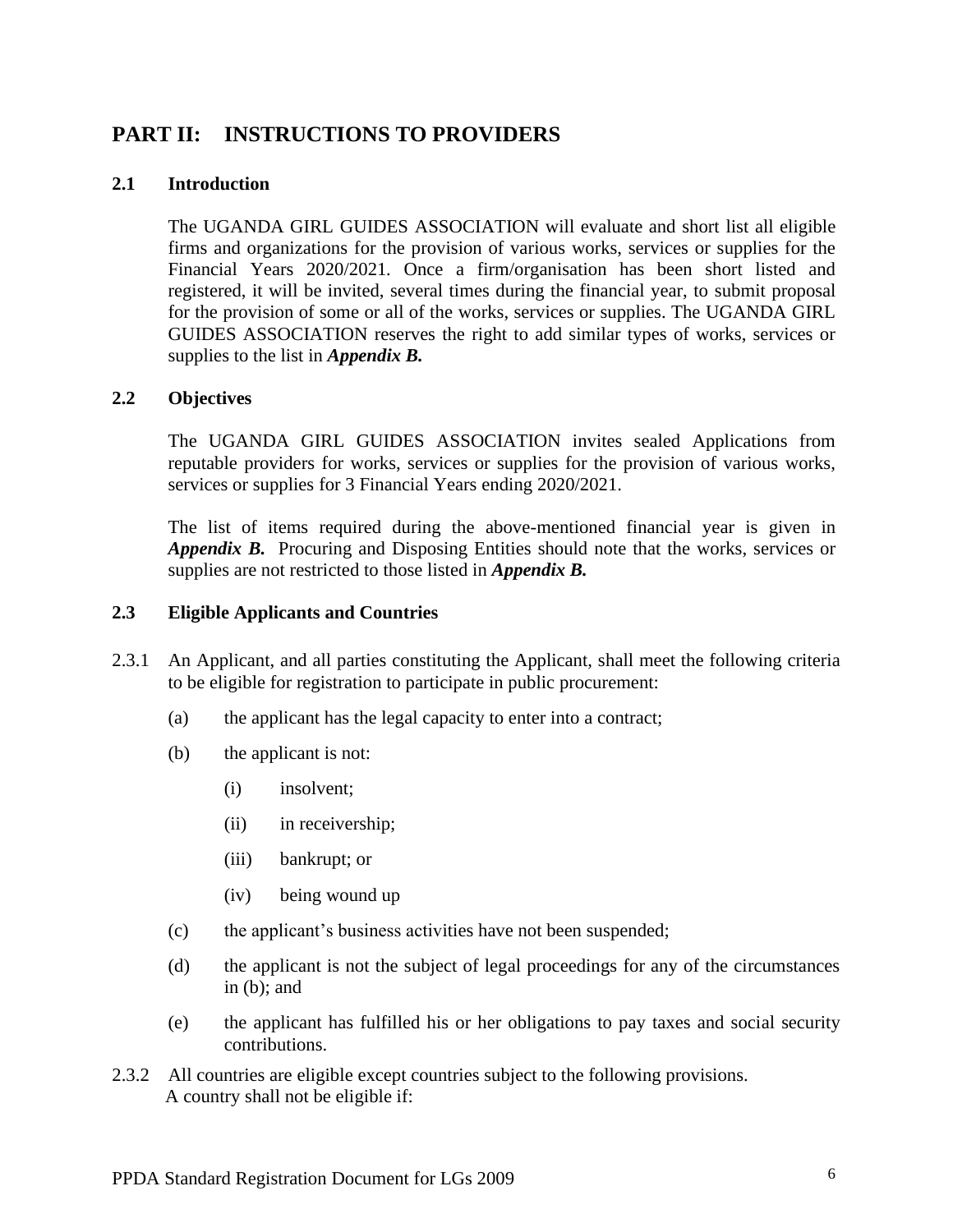- (a) as a matter of law or official regulation, the Government of Uganda prohibits commercial relations with that country, provided that the Government of Uganda is satisfied that such exclusion does not preclude effective competition for the provision of supplies or related services required; or
- (b) by an act of compliance with a decision of the United Nations Security Council taken under Chapter VII of the Charter of the United Nations, the Government of Uganda prohibits any import of Supplies from that country or any payments to persons or entities in that country".
- 2.3.3 An Applicant shall be a natural person, private entity, government-owned entity, subject to 2.3.9, or any combination of them with the formal intent to enter into an agreement or under an existing agreement in the form of a joint venture, consortium or association. In the case of a joint venture, consortium or association, unless otherwise specified in the **Application Submission Sheet**, all parties shall be jointly and severally liable.
- 2.3.4 An Applicant and all parties constituting the Applicant shall have the nationality of an eligible country. An Applicant shall be deemed to have the nationality of a country if the Applicant is a citizen, or is constituted, incorporated or registered and operates in conformity with the provisions of the laws of that country.
- 2.3.5 This criterion shall also apply to the determination of the nationality of proposed subcontractors or providers for any part of the Contract including related services.
- 2.3.6 Applicants shall not have a conflict of interest. All Applicants found to be in conflict of interest shall be disqualified. Applicants shall be considered to have a conflict of interest with one or more parties in this short-listing process, if they:
	- (a) have controlling shareholders in common; or
	- (b) receive or have received any direct or indirect subsidy from any of them; or
	- (c) have the same legal representative for purposes of this application; or
	- (d) have a relationship with each other, directly or through common third parties, that puts them in a position to have access to information about or influence on the application of another Applicant, or influence the decision of the Procuring and Disposing Entity regarding this short-listing process; or
	- (e) participated as a consultant in the preparation of the design or technical specifications of the works, services or supplies that are the subject of this short listing.
- 2.3.7 A firm shall submit only one bid in the same bidding process, either individually as a Bidder or as a partner of a joint venture. No firm can be a subcontractor while submitting a bid individually or as a party of a joint venture in the same bidding process. A firm, if acting in the capacity of Subcontractor in any bid, may participate in more than one bid, but only in that capacity. A Bidder who submits, or participates in, more than one bid will cause all the proposals in which the Bidder has participated to be disqualified.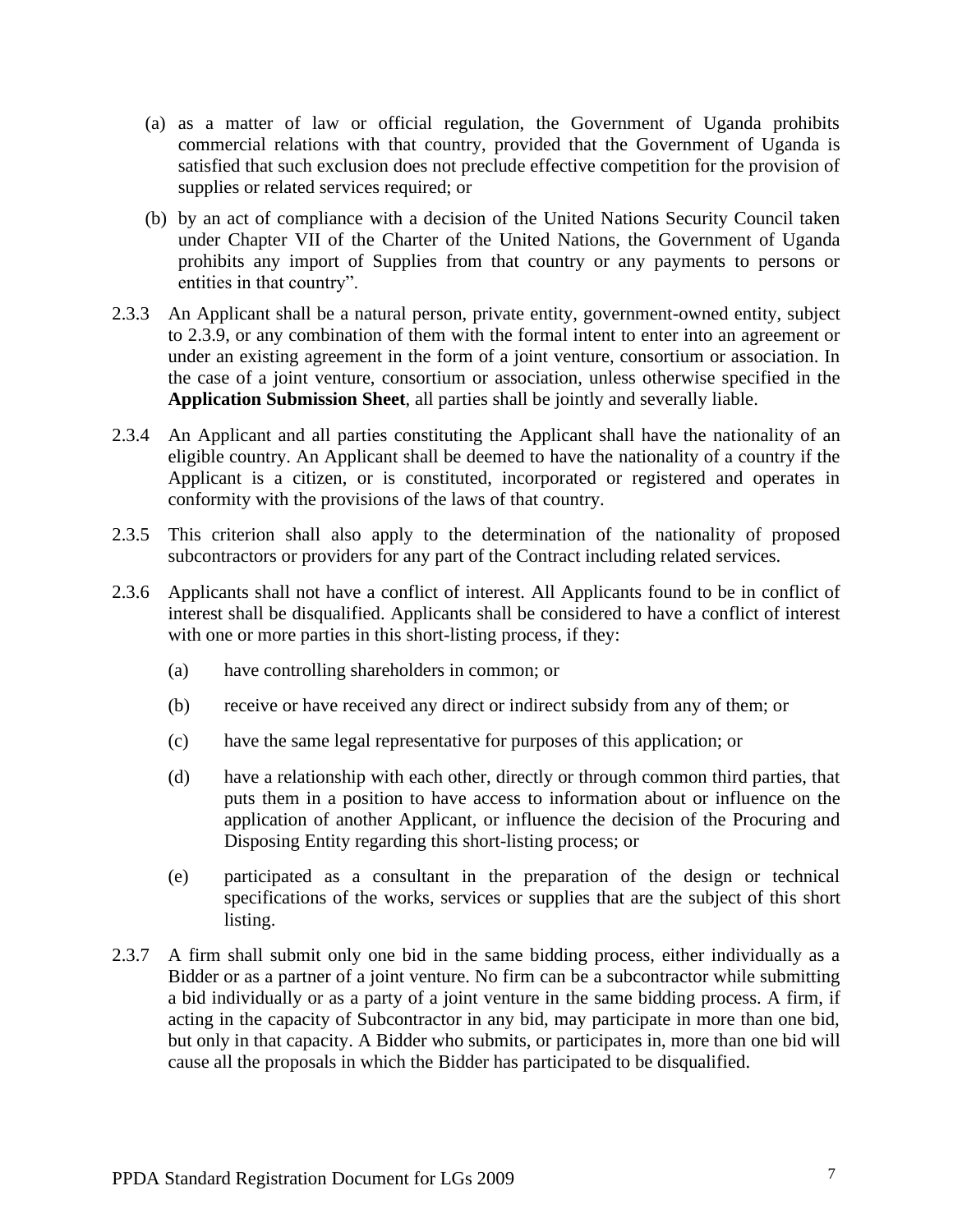- 2.3.8 A firm that is under a declaration of suspension by the Authority at the date of submission of the application or thereafter, shall be disqualified.
- 2.3.9 Government-owned entities in Uganda shall be eligible only if they can establish that they are legally and financially autonomous, and operate under commercial law, and that they are not a dependent agency of the Procuring and Disposing Entity.
- 2.3.10 Applicants shall provide such evidence of their continued eligibility satisfactory to the Procuring and Disposing Entity, as the Procuring and Disposing Entity shall reasonably request.

#### **2.4 Cost of Applying**

The Applicant shall bear all costs associated with the preparation and submission of its Application and UGANDA GIRL GUIDES ASSOCIATION will in no case be responsible or liable for those costs, regardless of the conduct or outcome of the shortlisting process.

#### **2.5 Clarification of Registration/Short listing Documents**

A prospective Applicant requiring any clarification of the short-listing documents may notify the UGANDA GIRL GUIDES ASSOCIATION in writing or by cable (hereinafter, the term cable is deemed to include telephone, e-mail and facsimile) at the client's address indicated below. The UGANDA GIRL GUIDES ASSOCIATION will respond in writing to any request for clarification on the short-listing documents, which it receives no later than seven (7) days prior to the deadline for the submission of Applications. Written copies of the UGANDA GIRL GUIDES ASSOCIATION 's response (including an explanation of the query but without identifying the source of inquiry) will be sent to all prospective applicants that have received the short-listing documents.

For clarification purposes only, the Procuring and Disposing Entity's address is:

Attention: Head of Procurement and Disposal Unit

Physical Address: UGANDA GIRL GUIDES ASSOCIATION

Floor/Room number:

Town/District: Kampala.

Postal Code/P. O. Box No: 696

Country: Uganda

Telephone: 0788240221/0772823556

Facsimile number: NIL

Electronic mail address: thegirlguidesuganda@gmail.com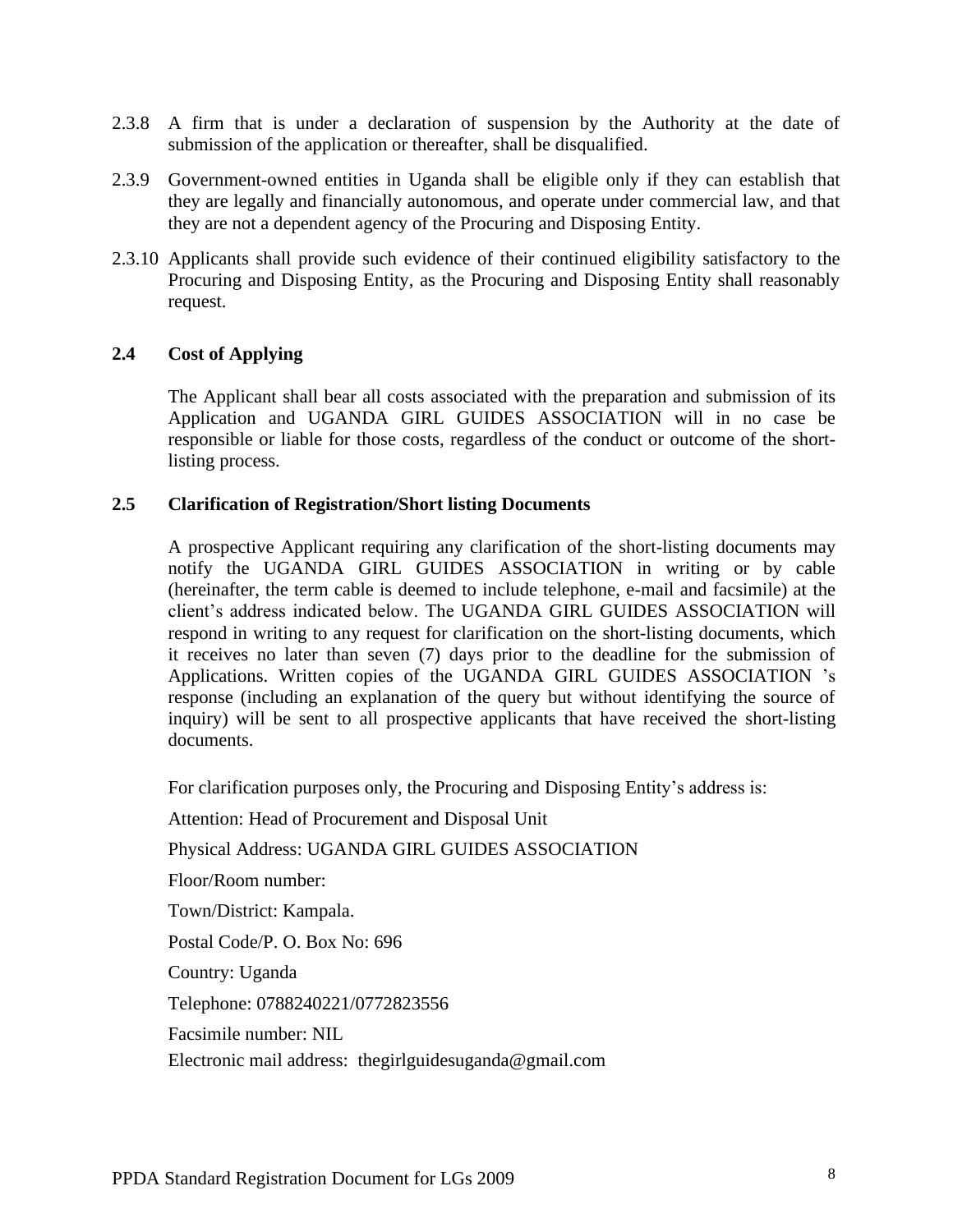#### **2.6 Amendment of Short-listing Document**

- 2.6.1 At any time prior to the deadline for submission of applications, the Procuring and Disposing Entity may amend the Short-listing Document by issuing addenda.
- 2.6.2 Any addendum issued shall be part of the Short-listing Document and shall be communicated in writing to all who have obtained the short-listing document from the Procuring and Disposing Entity.
- 2.6.3 To give prospective Applicants reasonable time to take an addendum into account in preparing their applications, the Procuring and Disposing Entity may, at its discretion, extend the deadline for the submission of applications.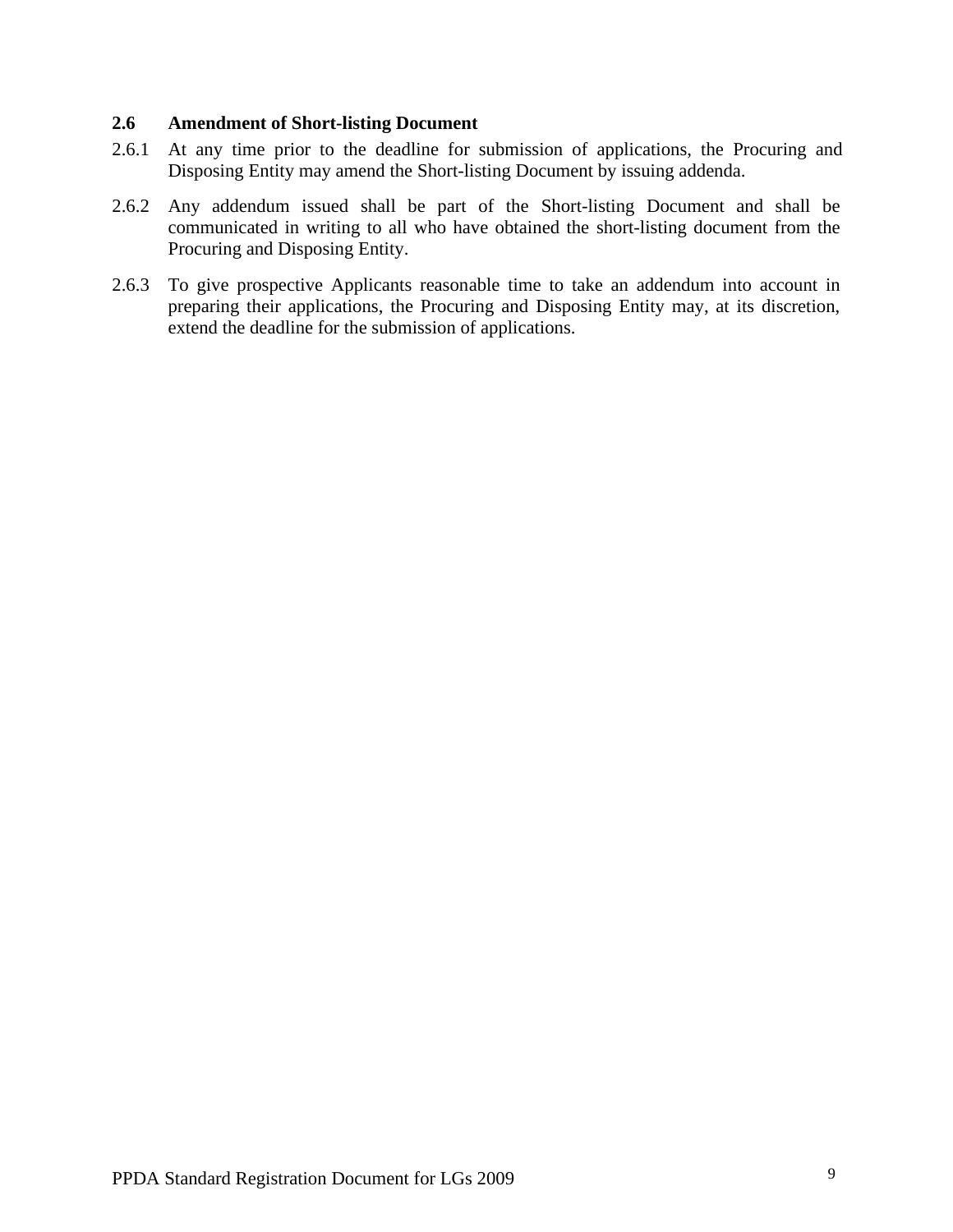## **PART III: PREPARATION OF APPLICATIONS**

#### **3.1 Language of Application**

The Application prepared by the Applicant, as well as all correspondence and documents relating to the Application exchanged by the Applicant and the Uganda Girl Guide Association **shall** be written in English. Supporting documents and printed literature provided by the Applicant may be in another language provided they are accompanied by an accurate translation of the relevant passages in English, in which case, for purposes of interpretation of the Application, the translation shall govern.

#### **3.2 Documents Establishing Applicant's Eligibility and Qualifications**

The Applicant shall provide as part of its Application, the documentary evidence of the Applicant's legal status, financial, technical and production capability to provide the services if a contract is awarded in the format provided in the Application Submission Sheet**.** Failure to provide the required information shall result in disqualification.

#### **3.3 Format and Signing of Applications**

- w
- 3.3.1 The Applicant is requested to submit its Short listing Documents (included in Annex A) in one envelope marked: **"Short listing Documents for the provision of works, services or supplies to** UGANDA GIRL GUIDES ASSOCIATION **for the Financial Years 2020/2021"** The envelope shall contain one (1) original and two (2) copies.
- 3.3.2 The original and the copies of the Application shall be typed or written in indelible ink, and shall be signed by the Applicant or a person or persons duly authorized to sign the short-listing documents. All pages of the Application, except for unamended printed literature, shall be initialed by the person or persons signing the Application and each page numbered.
- 3.3.3 Any interlineations, erasures, or overwriting shall be valid only if they are initialed by /lthe person or persons signing the Application.
- 3.3.4 All Pages of the proposal **MUST** be numbered sequentially starting with page number one (1) being the cover page.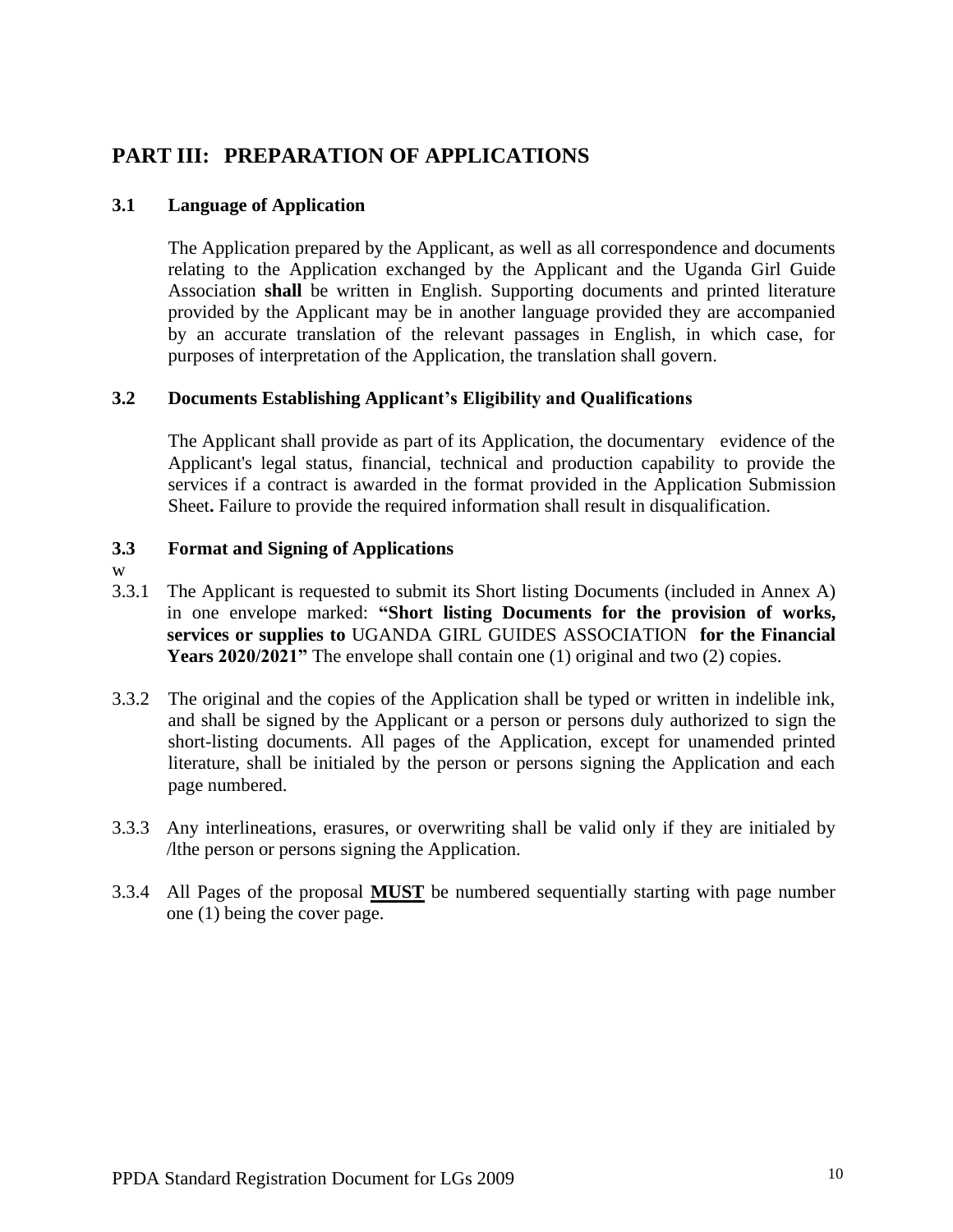## **PART IV: SUBMISSION OF APPLICATIONS**

#### **4.1 Sealing and Labelling of Applications**

- 4.1.1 The Short listing Application shall be composed of one envelope marked "Short listing Document for the provision of works, services or supplies". It shall contain one (1) original (marked "Original") and two (2) copies (marked "Copy").
- 4.1.2 For application submission purposes only, the Procuring and Disposing Entity's address is:

Attention: Head of Procurement and Disposal Unit

Physical Address: UGANDA GIRL GUIDES ASSOCIATION

Floor/Room number: 0

Town/District: Kampala

Postal Code: 696

Country: Uganda

The deadline for application submission is:

Date: 7<sup>th</sup> June ,2021

Time (local time): 11:00am

- **4.1.3** The envelope shall also indicate the name and address of the Applicant to enable the Application to be returned unopened in case it is declared "late".
- 4.1.4 If the envelope is not sealed and marked as required by Clause 4.1, the UGANDA GIRL GUIDES ASSOCIATION will assume no responsibility for the Applications misplacement or premature opening.

#### **4.2 Deadline for Submission of Applications**

Applications must be received by UGANDA GIRL GUIDES ASSOCIATION at the address specified under Clause 4.1.2 no later than 7 th June ,2021*,* 11:00am*.*

#### **4.3 Late Applications**

Any Application received after the deadline for submission of Applications prescribed by the UGANDA GIRL GUIDES ASSOCIATION will be rejected and returned unopened to the Applicant.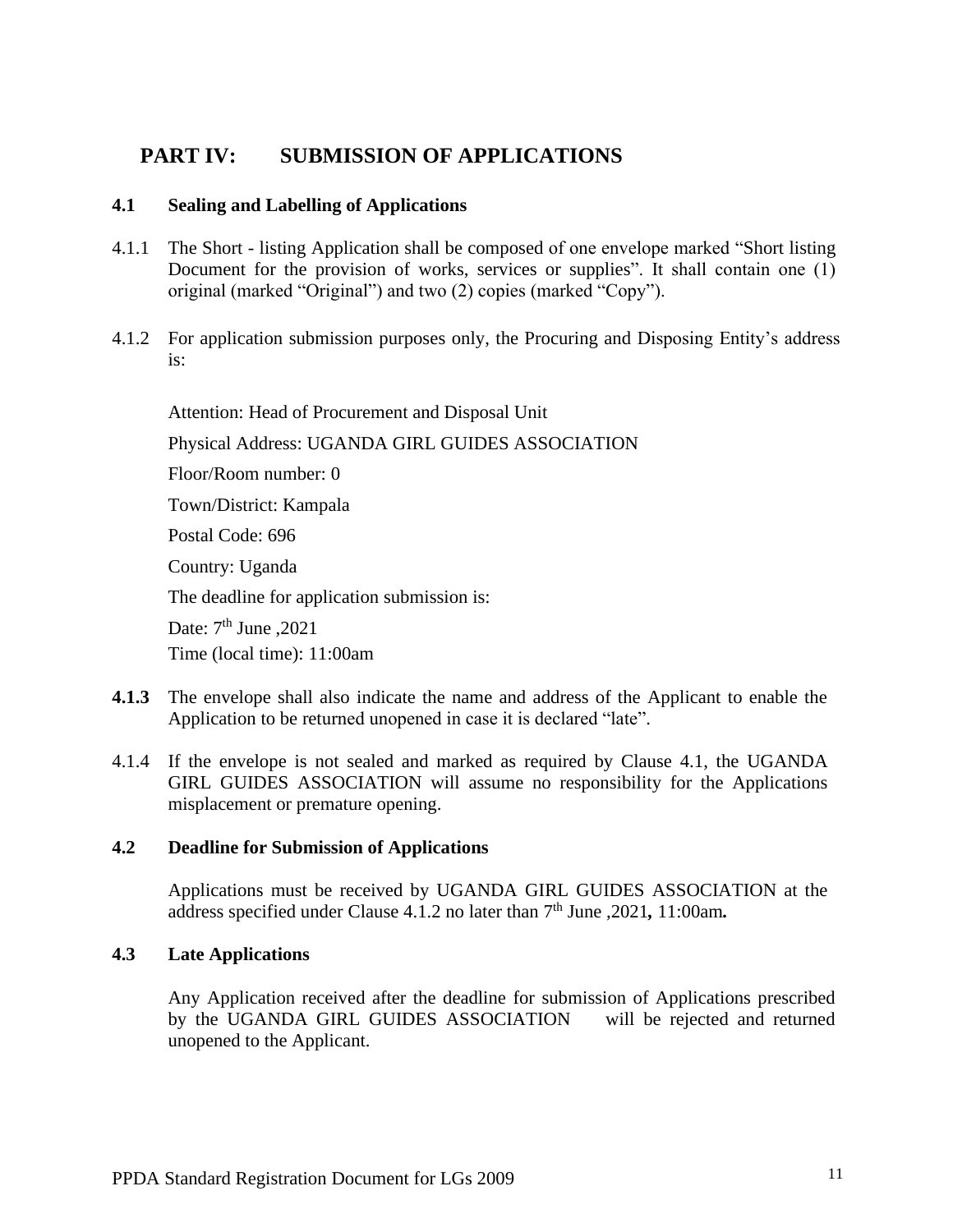## **PART V: OPENING AND EVALUATION OF APPLICATIONS**

#### **5.1 Opening of Applications by the UGANDA GIRL GUIDES ASSOCIATION**

- 5.1.1 The UGANDA GIRL GUIDES ASSOCIATION will read out Applicants' particulars in the presence of Applicants' representatives who choose to attend, on the  $7<sup>th</sup>$  June ,2021. At 2:00pm*.* The Applicants' representatives who are present shall sign a register as evidence for their attendance.
- 5.1.2 No Application shall be rejected at Application opening, except for late Applications, which shall be returned unopened to the Applicants.
- 5.1.3 The UGANDA GIRL GUIDES ASSOCIATION will prepare minutes for the Application opening.

#### **5.2 Evaluation of Applications:**

- (a) The UGANDA GIRL GUIDES ASSOCIATION will carry out the evaluation of proposals on the basis of their responsiveness to:
	- Legal Status
	- Tax Payment
	- Financial Position Presentation of copies of Audited Financial statements for the last two years.

Including the documents below; -

- TIN Registration Certificate or Equivalent.
- Certified copy of Valid Trading License MUST be certified for the year running or Equivalent
- Certificate of Registration/Incorporation or Equivalent
- Current Income Tax Clearance Certificate or Equivalent
- Current PPDA Registration Certificate or Equivalent
- General Receipts (original) acknowledging payment for bid document fee e) Evidence of Financial Capacity (Audited A/C for FY 2017/2018, 2018/2019, 2019/2020 and 2020/2021) where applicable or Equivalent
- Most recent bank statement i.e. August and August, 2020.
- Letter of Power of Attorney MUST
- Memorandum and Article of Association.
- Log books for owned Equipment or authentic current lease letters for equipment relevant to the work applied for
- Fully filled, completed and signed bid submission sheet
- Company form 7 or Company Form 20 Giving Particulars of the Company Directors and the photo copy of National Identification Cards for each Director (reservation and preference scheme)

Specific evaluation criteria for each category as given in *Appendix C.*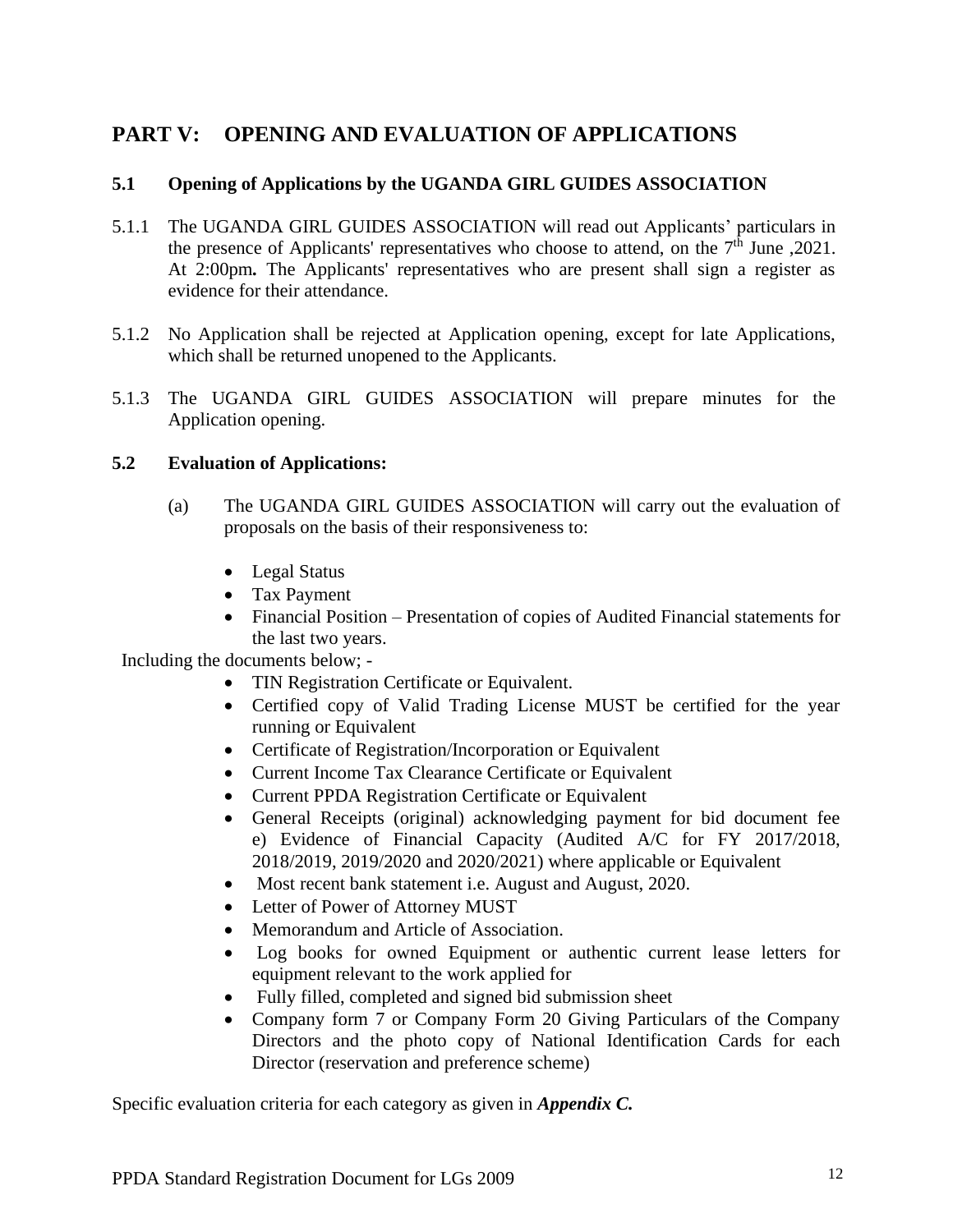(b) Any application that fails to meet the requirements in 5.2 (a) will be considered unsuitable and shall be rejected at this stage. The Procuring and Disposing Entity shall notify the Applicant of the rejection of their application.

#### **5.3 Clarification of Applications**

- 5.3.1 During evaluation of the Applications, the UGANDA GIRL GUIDES ASSOCIATION may, at its discretion, ask the Applicant for clarification of its Application. A request for clarification shall be signed and sent to a bidder by the chairperson of the evaluation committee and all requests for clarifications shall be copied to all bidders for information purposes only and noted in the evaluation report.
- 5.3.2 A bidder shall be instructed to reply to clarifications in writing within a specified time, addressing their responses to the head of the procurement and disposal unit.
- 5.3.3 The head of the procurement and disposal unit shall ensure that all replies are promptly forwarded to the chairperson of the evaluation committee.
- 5.3.4 Failure of a bidder to respond to a request for clarification may result in the rejection of its bid.

#### **5.4 Contacting the Procuring and Disposing Entity**

- 5.4.1 No Applicant shall contact the UGANDA GIRL GUIDES ASSOCIATION on any matter relating to its Application from the time of Application opening to short listing of Applicants.
- 5.4.2 Any effort by the Applicant to influence the UGANDA GIRL GUIDES ASSOCIATION in its decisions on the Application evaluation may result in the rejection of the Application.

#### **5.5 Confidentiality**

- 5.5.1 Information relating to the evaluation of applications, and recommendation for short listing, shall not be disclosed to Applicants or any other persons not officially concerned with such process until the notification of short listing is made to all Applicants.
- 5.5.2 From the deadline for submission of applications to the time of notification of the results of the short listing, any Applicant that wishes to contact the Procuring and Disposing Entity on any matter related to the short-listing process, may do so but only in writing.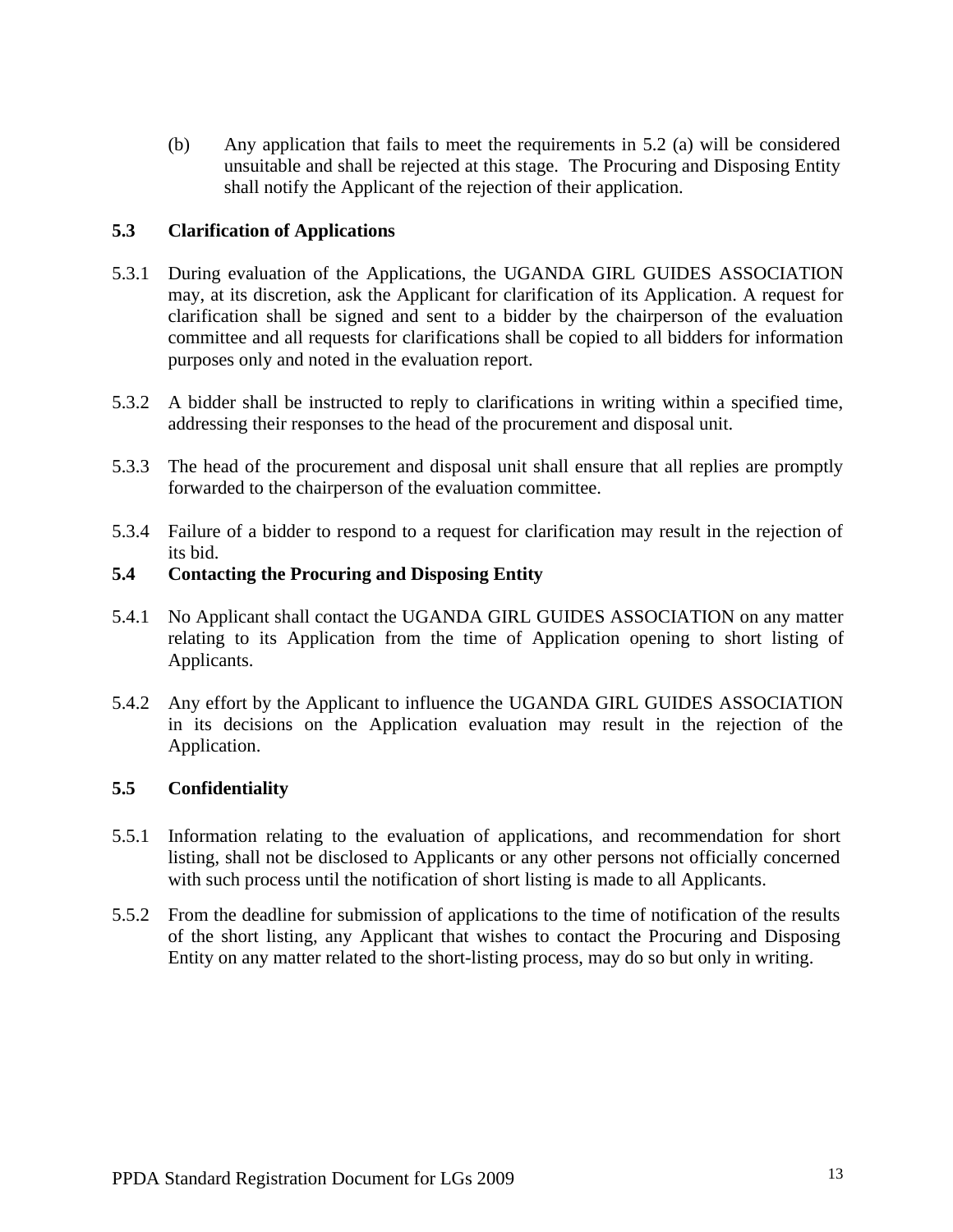## **PART VI: SHORT LISTING AND REGISTRATION**

#### **6.1 Notification to the Short-listed Applicants**

The UGANDA GIRL GUIDES ASSOCIATION will notify all successful Applicants in writing by registered letter or by cable, that they have been short listed and registered to provide works, services or supplies for the Financial Years 2020/2021.

#### **6.2 Inspection**

The UGANDA GIRL GUIDES ASSOCIATION reserves the right to conduct a physical inspection of the premises of the Applicant at its own cost and discretion, during the evaluation process. If, after the inspection, it is deemed that the physical structure and quality of service equipment is unsatisfactory, then the Application will be rejected. The Procuring and Disposing Entity reserves the right to verify all information submitted.

#### **6.3 Currency**

All monetary/financial information furnished, must be quoted in Uganda Shillings

#### **6.4 Changes in Qualifications of Applicants**

- 6.4.1 Applicants and those subsequently registered or conditionally short listed, shall inform the Procuring and Disposing Entity of any material change in information that might affect their qualification status. Providers shall be required to update key short listing information at the time of bidding.
- 6.4.2 Prior to award of contract, the best evaluated applicant will be required to confirm its continued qualified status in a post-qualification review process.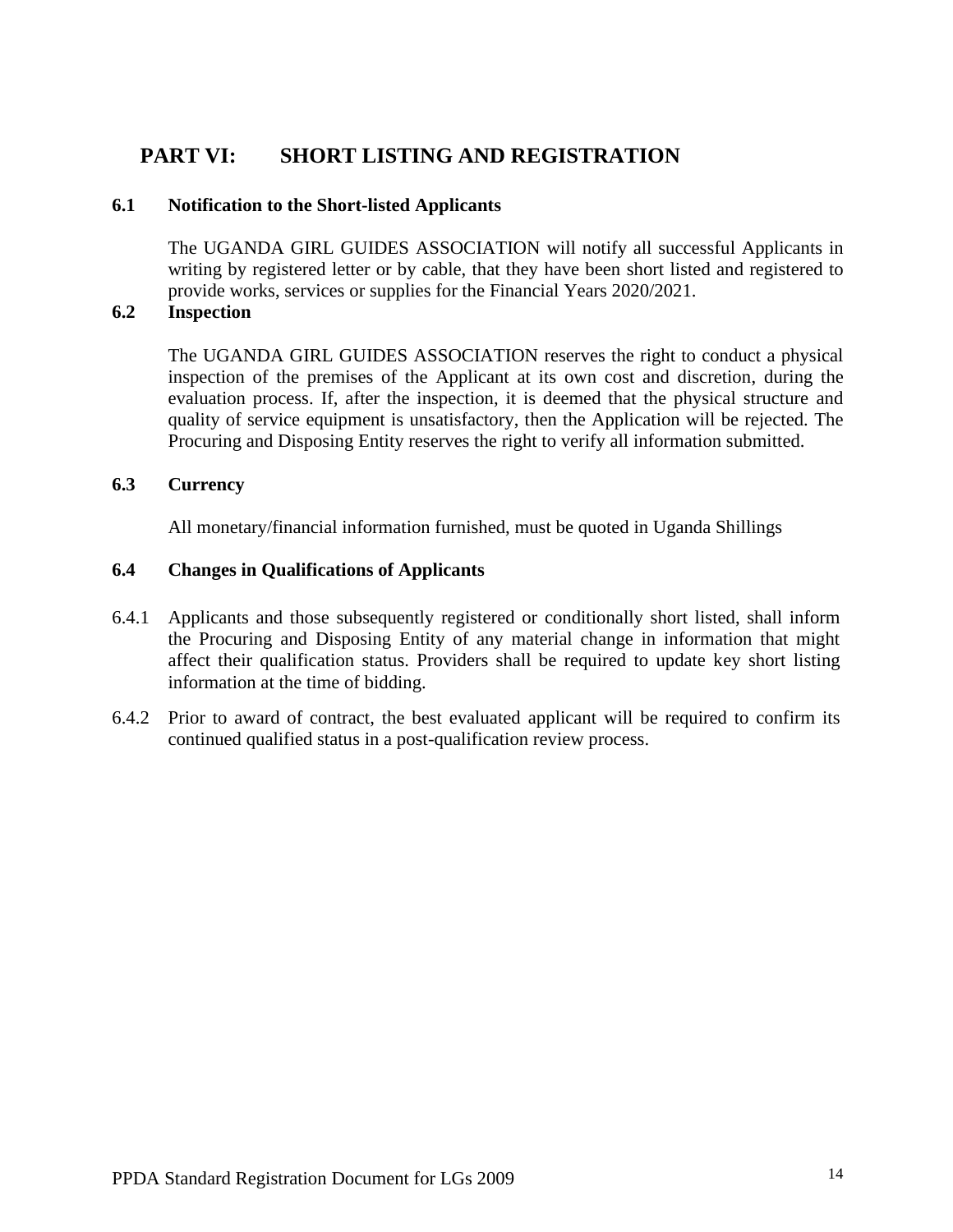## **ANNEX A: FORM A1 APPLICATION SUBMISSION SHEET**

Date: ………………………… *[insert day, month, year]*

To: UGANDA GIRL GUIDES ASSOCIATION

We, the undersigned declare that:

- (a) We have examined and have no reservations to the short-listing document, including Addenda No: ……..., *[insert the number and issuing date of each Addenda]*;
- (b) We hereby apply to be short listed and be registered for the following works, services or supplies:

| <b>Reference Number</b> | <b>Description of Works, Services or Supplies</b> |  |
|-------------------------|---------------------------------------------------|--|
|                         |                                                   |  |
|                         |                                                   |  |
|                         |                                                   |  |

- (c) We, including any subcontractors or providers for any part of the contract or contracts resulting from this short-listing process, are eligible to participate in public procurement;
- (d) We undertake to abide by the Code of Ethical Conduct for Providers and Providers during the procurement process and the execution of any resulting contract;
- (e) We, including any subcontractors or providers for any part of the contract or contracts resulting from this short-listing process, have nationals from the following eligible countries *[insert the nationality of the Applicant, including that of all parties in case of a joint venture and the nationality of any subcontractors, if applicable]*;
- (f) We, including any subcontractors or providers for any part of the contract or contracts resulting from this short listing process do not have any conflict of interest, and are not associated, nor have been associated in the past, directly or indirectly, with the consultant or any other entity that has prepared the design or technical specifications of the Supplies;
- (g) We, our affiliates or subsidiaries, including any subcontractors for any part of the contract or contracts resulting from this short-listing process, have not been suspended by the Public Procurement and Disposal of Public Assets Authority in Uganda from participating in public procurement;
- (h) We are not a government owned entity, or if we are, we meet the requirements of 2.3.9.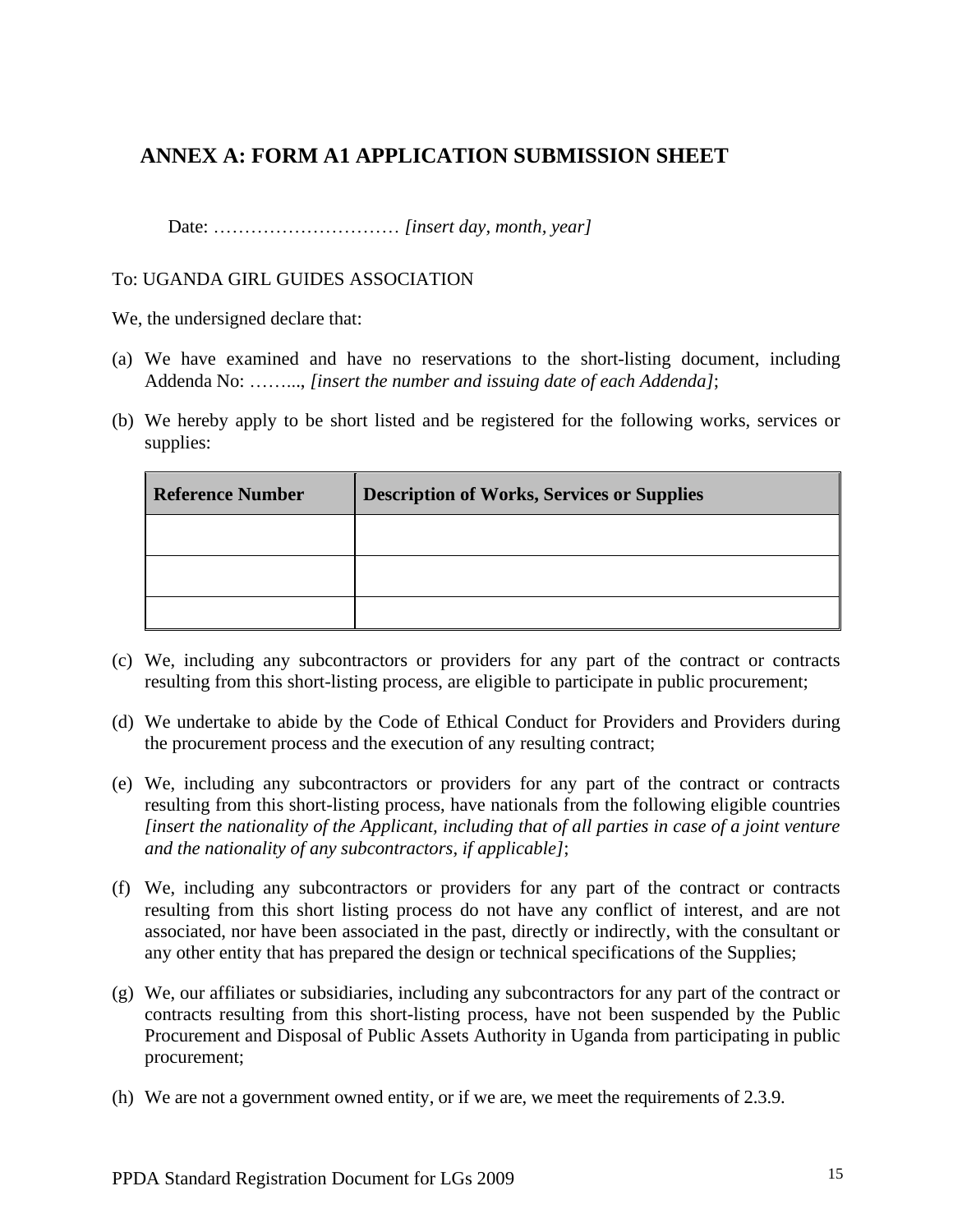(i) We declare that the following commissions, gratuities, or fees have been paid or are to be paid with respect to the short listing process, the corresponding bidding process or execution of the Contract: *[insert complete name of each Recipient, their full address, the reason for which each commission or gratuity was paid and the amount and currency of each such commission or gratuity. If none has been paid or is to be paid, indicate "none".]*

| Name of Recipient | <b>Address</b> | <b>Purpose/Reason</b> | Amount &<br>currency |
|-------------------|----------------|-----------------------|----------------------|
|                   |                |                       |                      |
|                   |                |                       |                      |

- (j) We understand that you may amend the scope and value of any contracts to be bid or cancel the short listing process at any time and that you are neither bound to accept any application that you may receive nor to invite the short listed applicants to bid for the contract or contracts, which are the subject of this short listing, without incurring any liability to the Applicants;
- (k) We understand that qualification information will be subject to verification through a postqualification process prior to any award of contract;
- (l) We hereby authorise you and your authorised representatives, to conduct any enquiries or investigations to verify the statements, documents and information submitted in connection with this application and to seek clarification from our bankers and clients regarding any financial and technical aspects. This Application Submission Sheet will also serve as authorisation to any individual or authorised representative of any institution referred to in the supporting information to provide such information deemed necessary and as requested by you to verify statement s and information provided in this application.

Signed: *\_\_\_\_\_\_\_\_\_\_\_\_\_\_\_\_\_\_\_\_\_\_\_\_\_\_\_\_\_\_\_\_\_\_\_\_\_\_\_\_\_\_\_\_*

Name: *\_\_\_\_\_\_\_\_\_\_\_\_\_\_\_\_\_\_\_\_\_\_\_\_\_\_\_\_\_\_\_\_\_\_\_\_\_\_\_\_\_\_\_\_\_*

In the capacity of

Duly authorized to sign the application for and on behalf of: *[insert complete name of Applicant/Joint Venture]*

Dated on \_\_\_\_\_\_\_\_\_\_\_\_ day of \_\_\_\_\_\_\_\_\_\_\_\_\_\_\_\_\_\_, \_\_\_\_\_\_\_ *[insert date of signing]*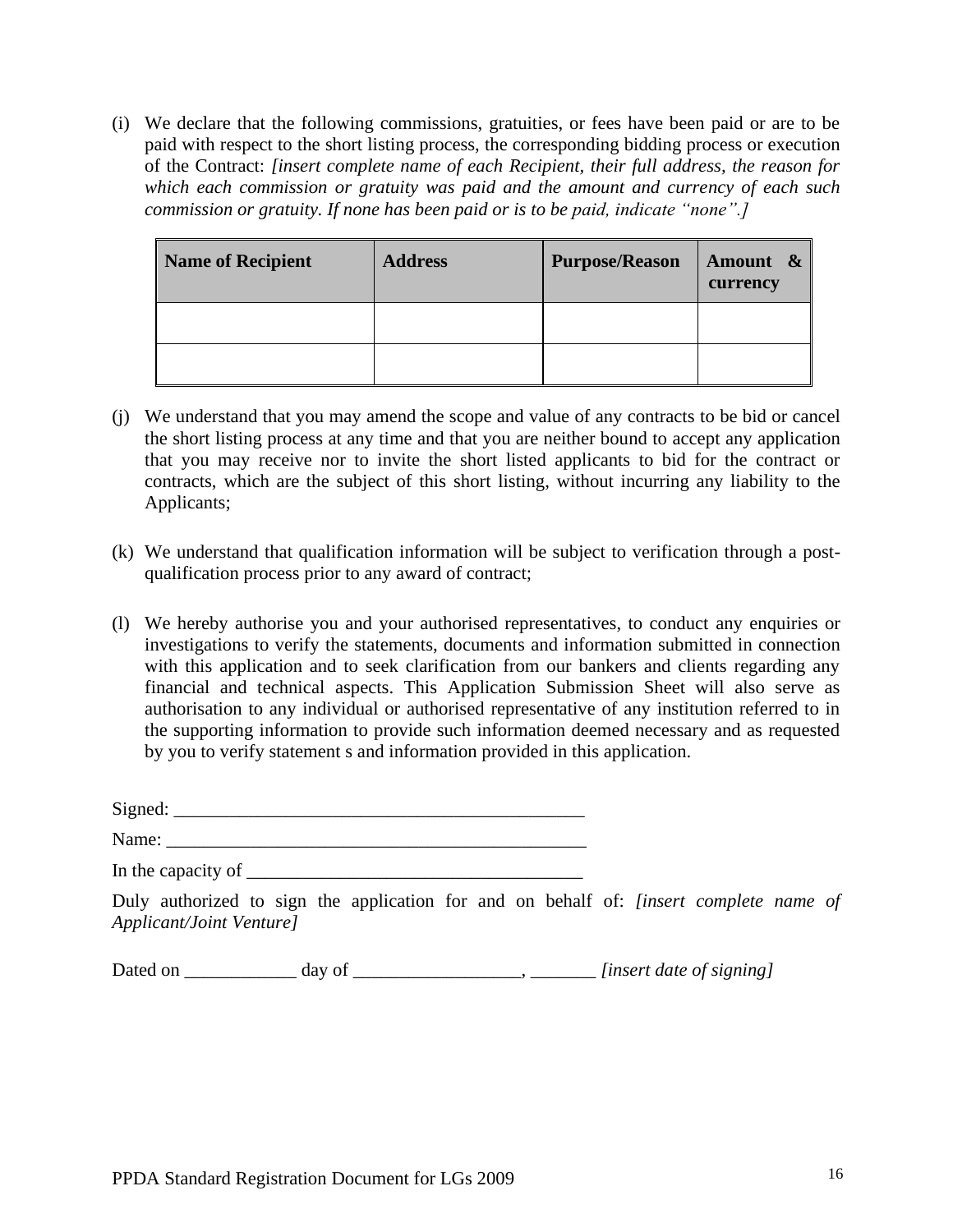## **FORM A2: APPLICANT INFORMATION SHEET**

## **STRUCTURE AND ORGANIZATION**

## **1** Name of Applicant:

Physical address:

Postal address:

Telephone number:

Telefax number:

Email:

**2** Description of the Applicant's activities:

**3** Number of years of experience in the provision of the works, services or supplies under reference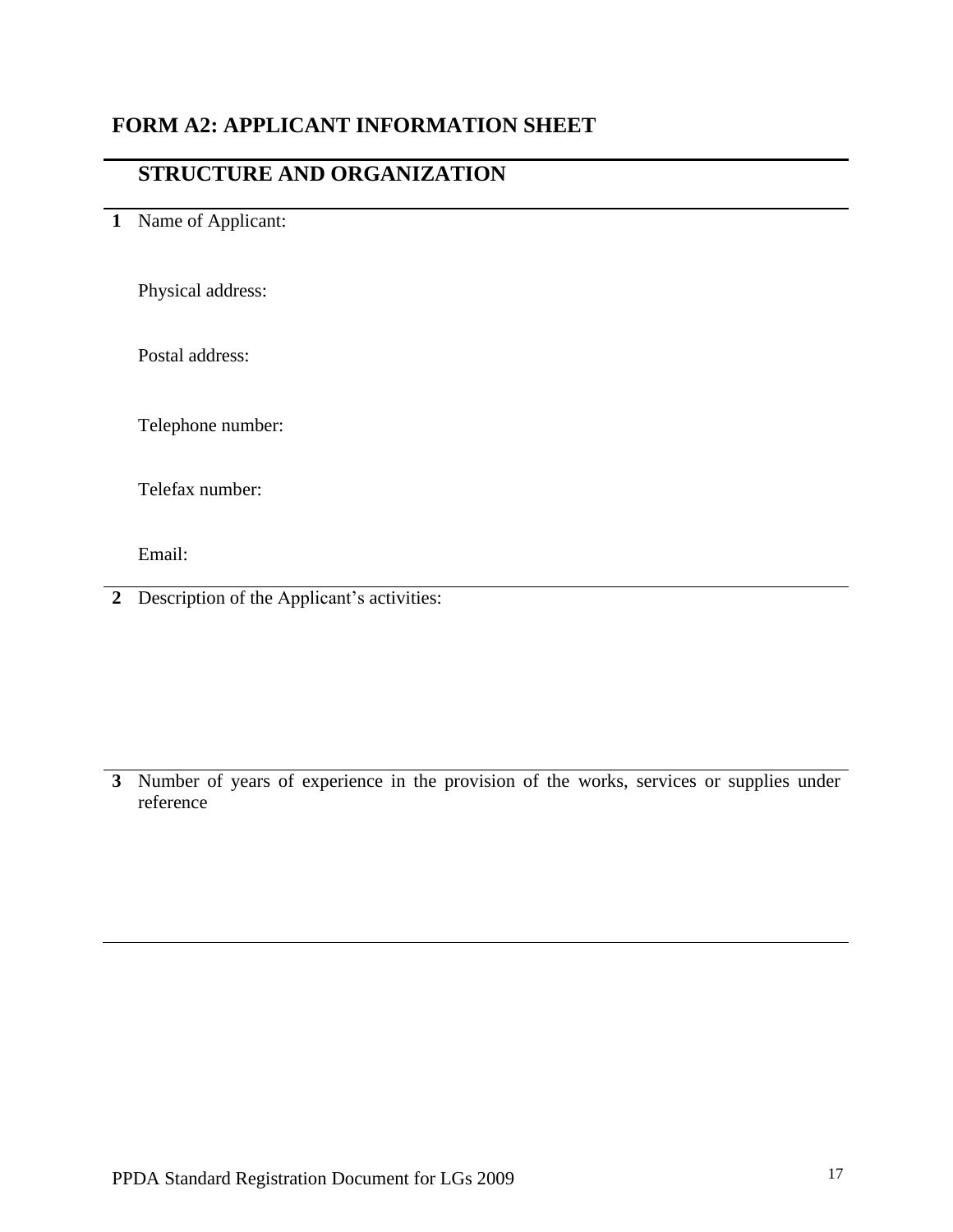- 4 In case of a Joint Venture, the following documentation shall be required for each member of the joint venture:
	- a. a copy of the Applicant's Trading license or equivalent;
	- b. a copy of the Applicant's Certificate of Registration or equivalent;
	- c. a copy of the Applicant's income tax clearance certificate or equivalent;
	- d. a copy of the Applicant's VAT registration or equivalent;
	- e. Power of Attorney of the signatory(ies) of the bid authorising signature of the bid on behalf of the joint venture;
	- f. a certified copy of the Joint Venture Agreement, which is legally binding on all partners, showing that all partners shall be jointly and severally liable and one of the partners will be nominated as being in charge, authorised to incur liabilities, and receive instructions for and on behalf of any and all partners of the joint venture.

The Applicant's authorised representative for information is:

Name: *[insert full legal name]*

Address: *[insert street/ number/ town or city/ country]*

Telephone/Fax numbers: *[insert telephone/fax numbers, including country and city codes]*

E-mail address: *[indicate e-mail address]*

- **5** Describe your company's access from other sources (name the sources/companies) to works, services or supplies it does not carry out or does not have in stock, and the delivery schedule in these cases
- **6** What is the time schedule of providing and completing the works, services or supplies being applied for?
- **7** Please indicate here or attach an organization chart showing the company structure including key personnel
- **8** What are the specific types of equipment/vehicles that the company is certified to work on? (E.g. Motor vehicle, equipment maintenance, e.t.c.)
- **9** Please indicate the additional works, services or supplies that the company can provide e.g. mobile repair, vehicle breakdown, pickup service etc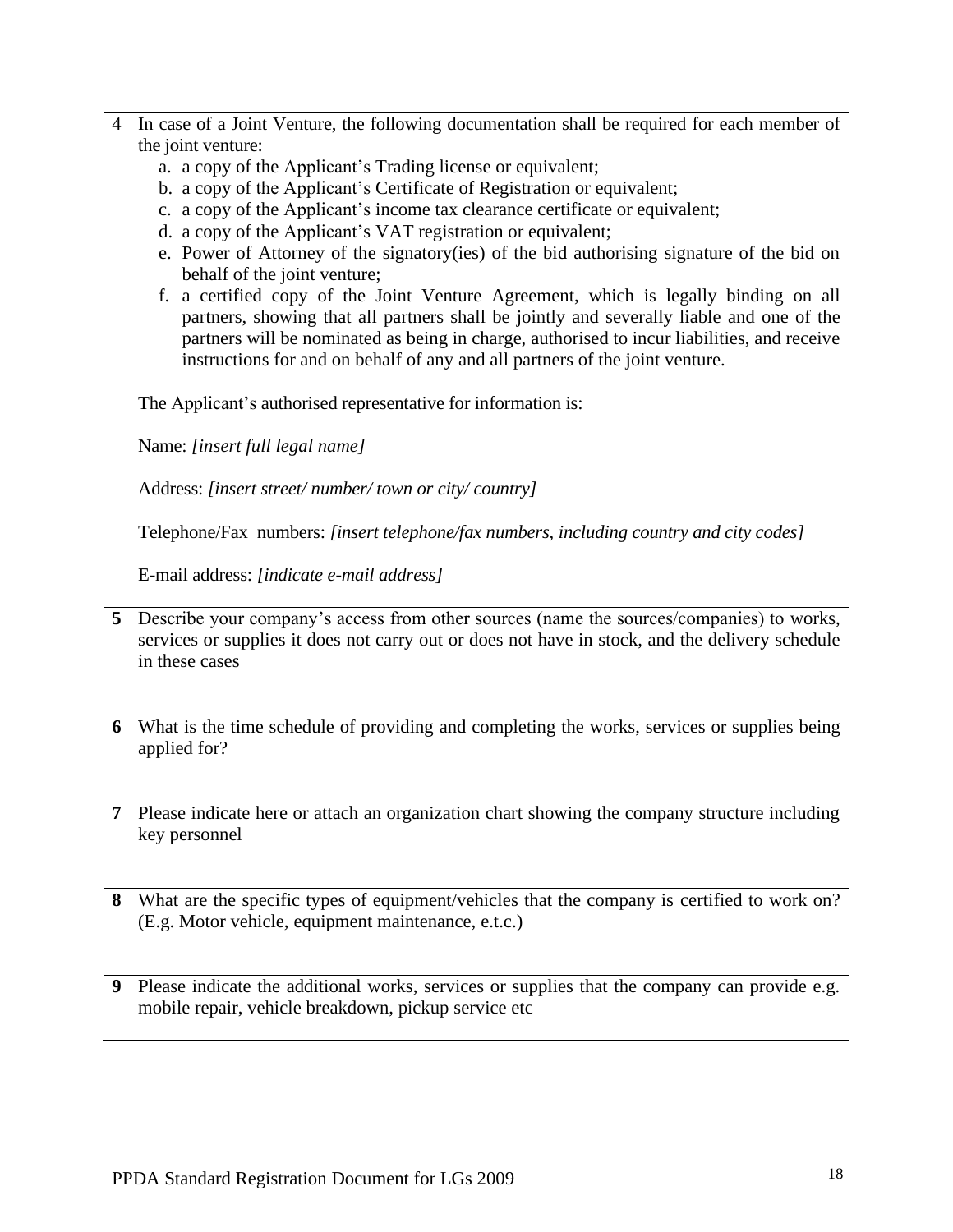## **FORM A3: FINANCIAL STATEMENT**

#### 1. Share capital

- Authorized share capital:
- 2. Annual value of business under taken in the last two years

| Year      |  |
|-----------|--|
| Turn over |  |

- 3. Approximate value of current work related to this type of works, services or supplies
- 4. Please attach copies of the company's audited accounts for the previous two years (profit/loss, assets/liabilities) and any financial data, which you consider to be useful in the shortlisting. Please list all the attachments below.
- 5. Name and address of Bankers from which references can be obtained and authority to seek references.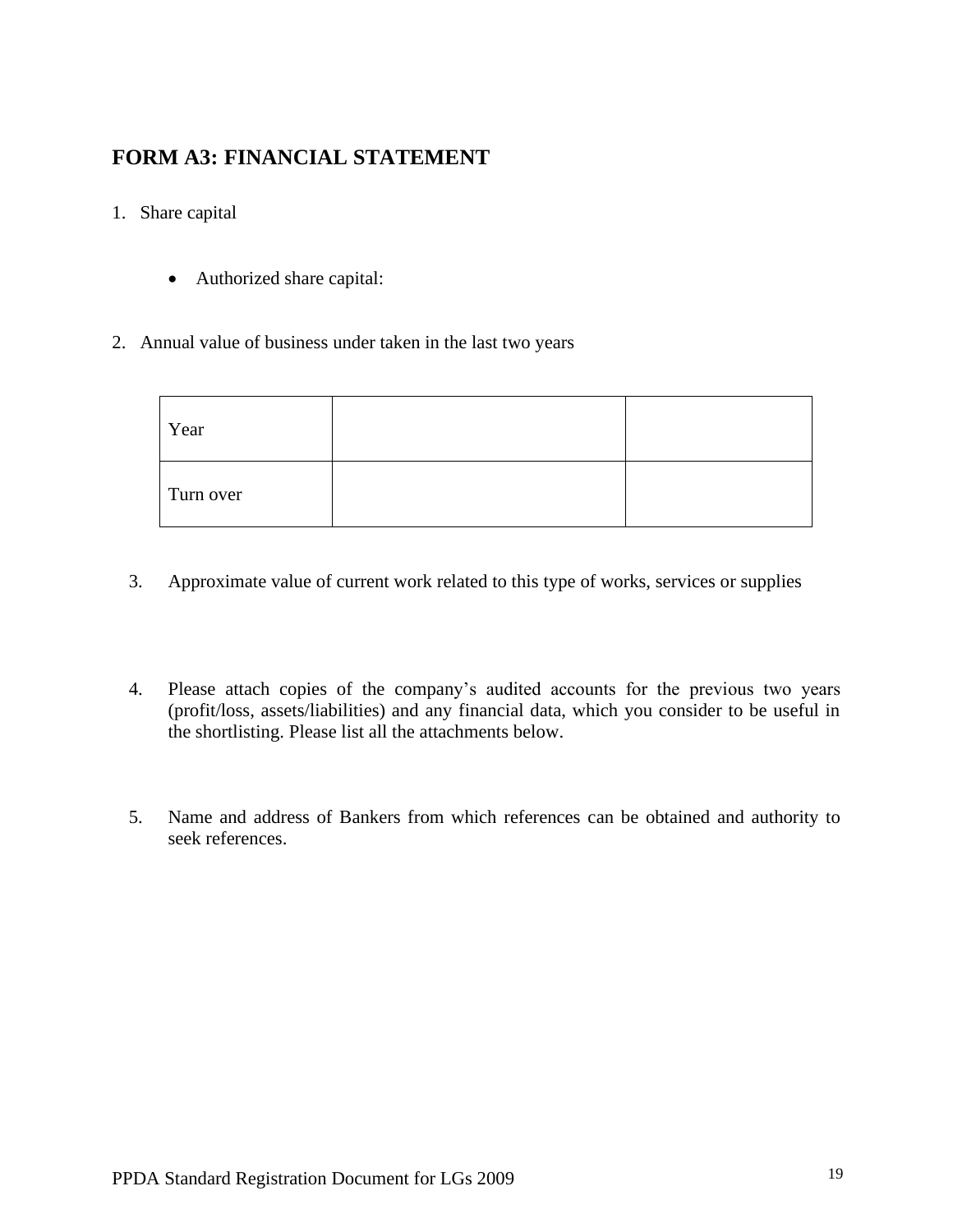## **FORM A4: RESOURCES: PERSONNEL**

- 1. Number of staff
	- Management staff:
	- Technical staff:
	- Support staff:
- 2. Please list the present key personnel and management staff.

| <b>Name</b> | Qualification | <b>Position</b> | Years of relevant<br>experience |
|-------------|---------------|-----------------|---------------------------------|
|             |               |                 |                                 |
|             |               |                 |                                 |
|             |               |                 |                                 |
|             |               |                 |                                 |
|             |               |                 |                                 |
|             |               |                 |                                 |
|             |               |                 |                                 |
|             |               |                 |                                 |
|             |               |                 |                                 |
|             |               |                 |                                 |
|             |               |                 |                                 |
|             |               |                 |                                 |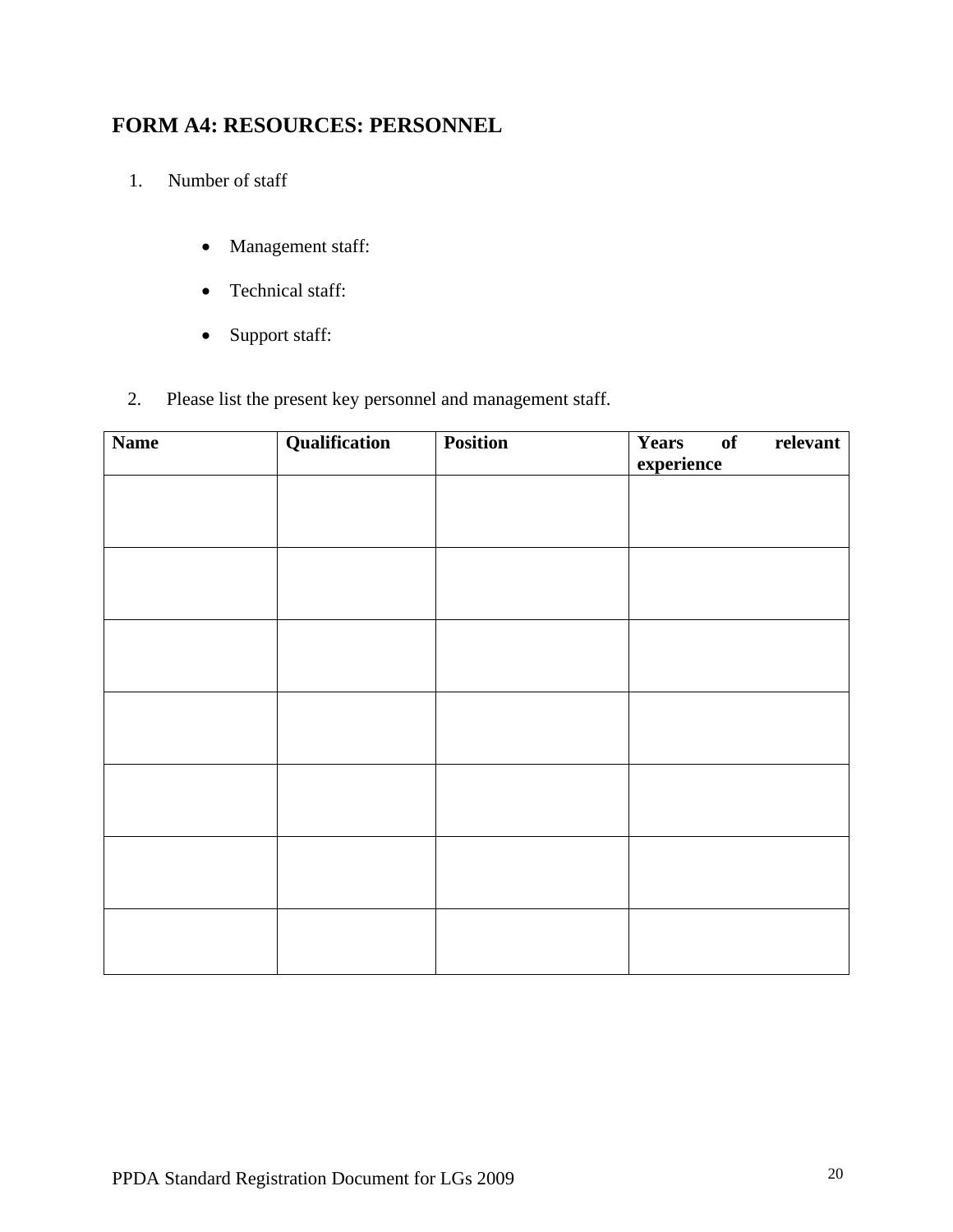## **FORM A5: RESOURCES: PROVIDERS EQUIPMENT AND FACILITIES**

On the basis of the information provided in the short-listing documents, please indicate equipment and facilities considered by your firm to be necessary for undertaking the contract and whether this is already in the company's ownership or will be otherwise procured.

The following facilities and infrastructure are available at the Applicants premises/workshop: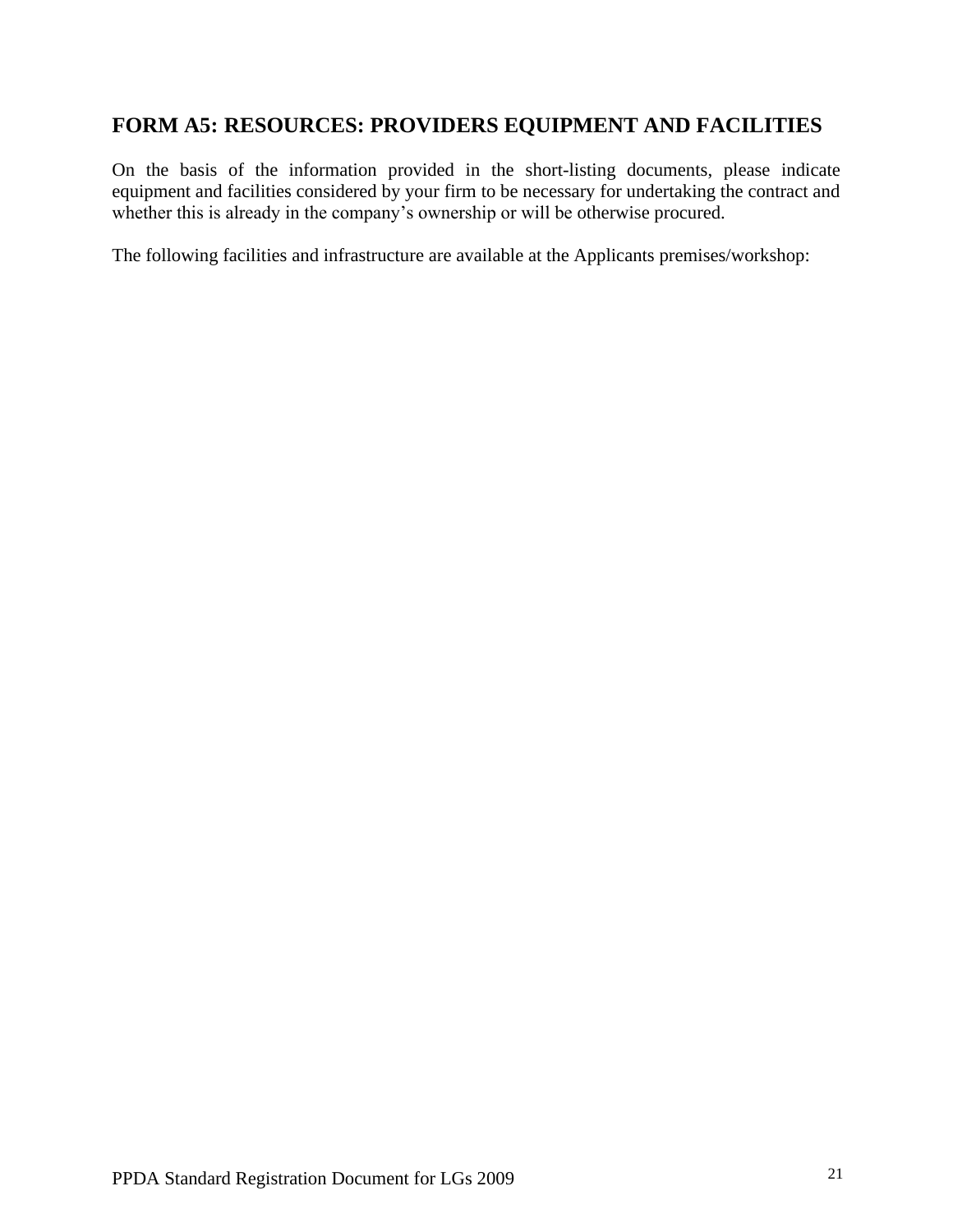## **FORM A6: EXPERIENCE: RELEVANT PROJECTS COMPLETED**

Please fill in information about the relevant contracts completed over the past three years.

| Name Employer | Description<br>Contracts | of Total<br>Price | Contract   Date of Completion |
|---------------|--------------------------|-------------------|-------------------------------|
|               |                          |                   |                               |
|               |                          |                   |                               |
|               |                          |                   |                               |
|               |                          |                   |                               |
|               |                          |                   |                               |
|               |                          |                   |                               |

The applicant **MUST** attach evidence of performance of the above contracts either in the form of reference letters from the clients. This is applicable for both completed and current similar assignments.

# **EXPERIENCE: CURRENT RELEVANT CONTRACTS**

Please fill in information about the current relevant contracts being executed.

|  | Name Employer   Description of Contract   Contract Price   Value completed and certified |
|--|------------------------------------------------------------------------------------------|
|  |                                                                                          |
|  |                                                                                          |
|  |                                                                                          |
|  |                                                                                          |
|  |                                                                                          |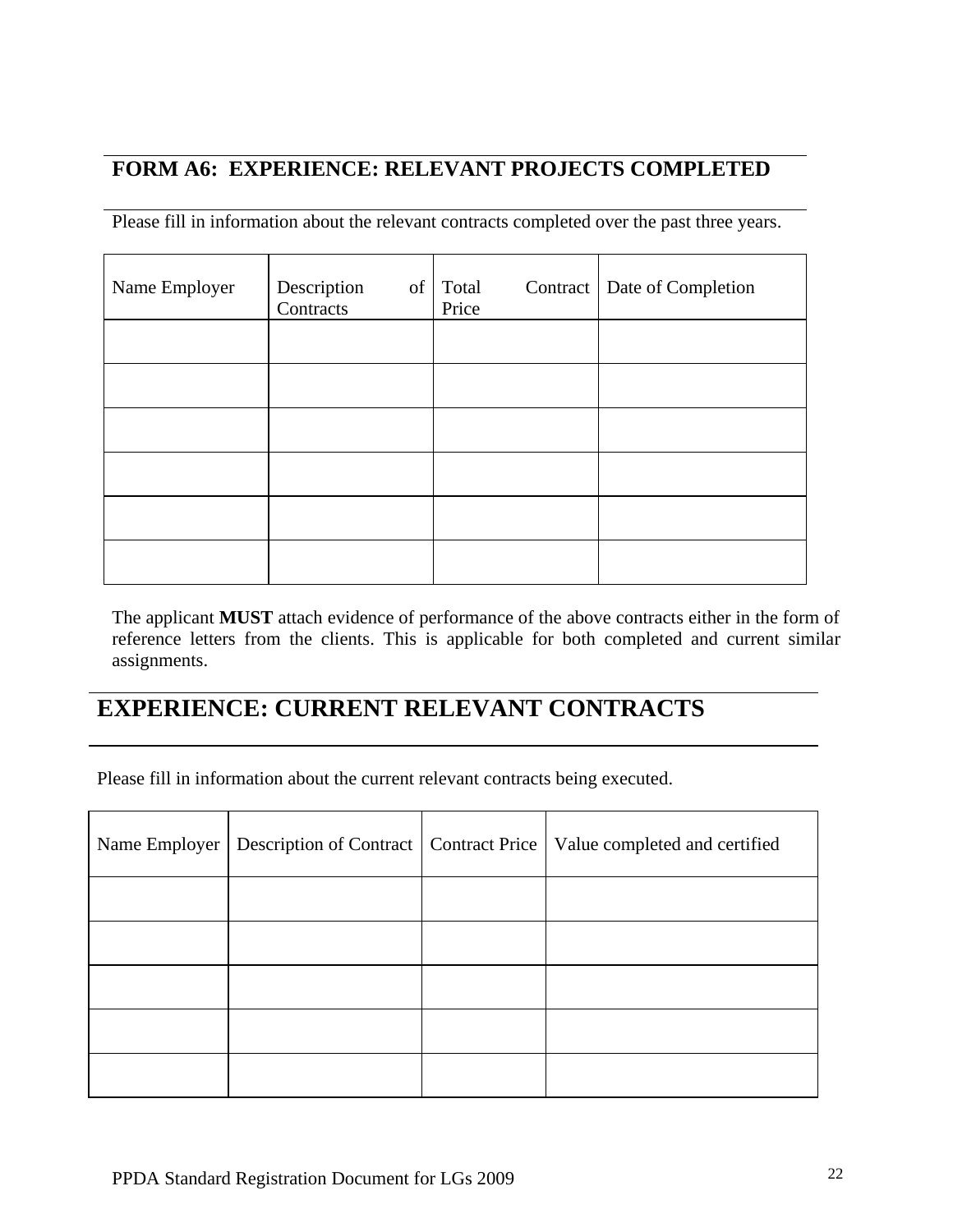|                         | <b>FORM A7: LEGAL STATUS</b>                                                                                                                                                                                                                                                                           |
|-------------------------|--------------------------------------------------------------------------------------------------------------------------------------------------------------------------------------------------------------------------------------------------------------------------------------------------------|
|                         |                                                                                                                                                                                                                                                                                                        |
| $\mathbf{1}$            | Enclose a copy of the Memorandum and Articles of Association or its equivalent. A separate<br>list of Directors/Partners/Proprietors should be attached. A joint venture agreement should be<br>attached where applicable.                                                                             |
|                         |                                                                                                                                                                                                                                                                                                        |
| $\overline{2}$          | Enclose a copy of the Certificate of Incorporation or its equivalent.                                                                                                                                                                                                                                  |
|                         |                                                                                                                                                                                                                                                                                                        |
| $\mathbf{3}$            | Enclose a copy of the Power of Attorney to the signatory of the short-listing document<br>registered by the Registrar of Companies or written authorization to submit the application.                                                                                                                 |
| $\overline{\mathbf{4}}$ | Enclose an Income Tax Clearance Certificate addressed to the UGANDA GIRL GUIDES<br>ASSOCIATION, for this particular purpose. The UGANDA GIRL GUIDES ASSOCIATION<br>shall only accept original income tax clearance certificates.<br>Enclose an Annual Tax Clearance certificate for the previous year. |
|                         | Attach a copy of VAT Registration Certificate for Ugandans                                                                                                                                                                                                                                             |
|                         |                                                                                                                                                                                                                                                                                                        |
| $\overline{5}$          | Please enclose a copy of a Trading License for the current year certified by an issuing<br>authority.                                                                                                                                                                                                  |
|                         |                                                                                                                                                                                                                                                                                                        |
| 6                       | Please enclose a copy of your firm's insurance policy coverage (applicable to motor vehicle<br>maintenance, repair of office equipment, etc.)                                                                                                                                                          |
|                         |                                                                                                                                                                                                                                                                                                        |
| 7                       | Please enclose a copy of your firm's ISO or other quality assurance certificate, if any.                                                                                                                                                                                                               |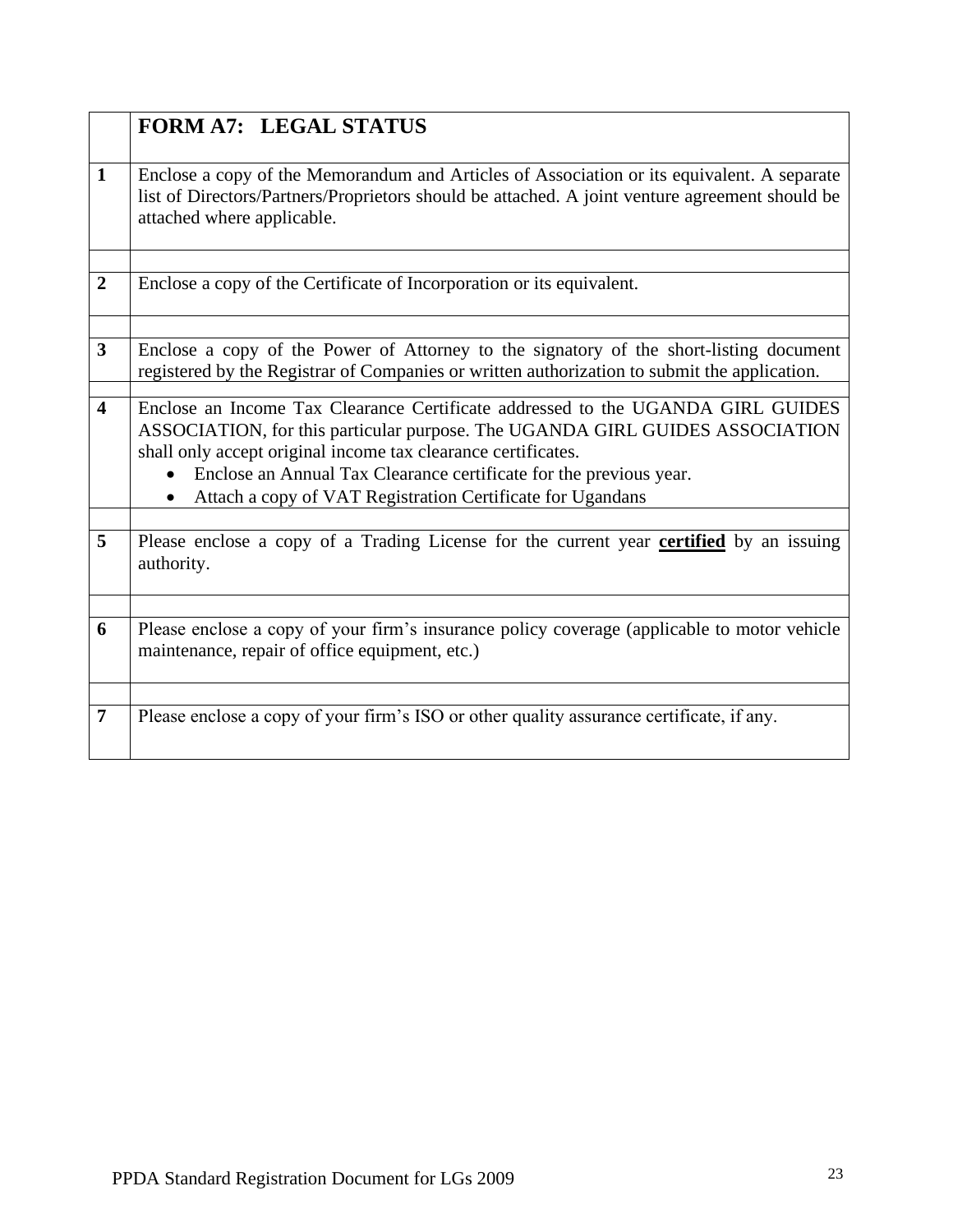## **ANNEX B: STATEMENT OF REQUIREMENTS**

**List and codes of works, services or supplies to be provided include but are not restricted to the following:**

#### **PREQUALIFICATION. CATEGORY A: SERVICES.**

- 1 Hosting Workshops and Seminars, Hire of venue and assorted materials and entertainment /welfare.
- 2 Provision of Transport Services. (Logistics Services).
- 3 Hire of Transport Equipment

#### **CATEGORY B: CONSULTANCY SERVICES;**

- **1.** Consultancy Services for Monitoring and Evaluation.
- **2.** Consultancy Services for Audit and Compliance Check.
- **3.** Consultancy Services for Education and Skill Development.

#### **CATEGORY C: WORKS;**

- 1. installation of electrical systems (Including solar works).
- **2.** Construction, Renovation and Maintenance of Building.

#### **CATEGORY D: FRAMEWORK CONTRACTS.**

- **1.** UGGA/Supls/2021/00001- Supply of computers and its accessories.
- **2.** UGGA/Supls/2021/00002- Supply of Receipting Media and Stationery, Printing, Photocopying, Binding, Small Office Equipment and Legal Books.
- **3.** UGGA/Supls/2021/00003- Supply of Office Furniture and Fittings.
- **4.** UGGA/Supls/2021/00004- Supply of Sewing Machine Completed, Over Locking Machine and Industrial Over Lock and Other Training Centre Inputs.
- **5.** UGGA/Supls/2021/00005- Supply of Vehicle and Motorcycle Spare Parts and Repair and Maintenance.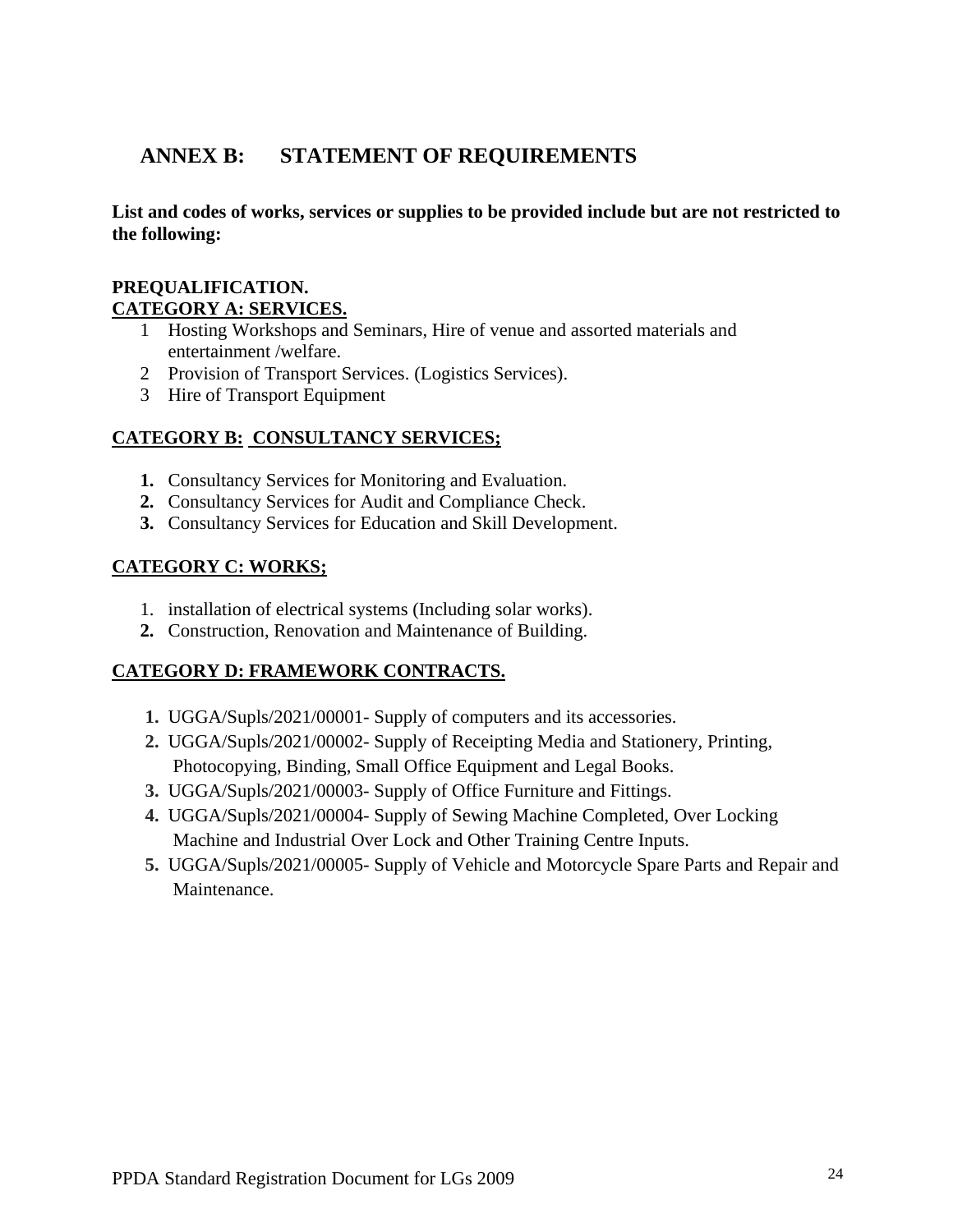# **ANNEX C: EVALUATION CRITERIA**

The evaluation criteria is usually based on four main areas namely eligibility, experience, capacity, technical and quality requirements. The following are examples of what Procuring and Disposing Entities might use as evaluation criteria: The list is not exhaustive:

## **SUPPLIES:**

### **Eligibility**

- General Eligibility
- Nationality
- Conflict of Interest
- Suspension
- Government owned entity
- Origin of Supplies

## **Historical Contract Performance**

- Manufacturing Experience
- Experience of similar size of contracts
- Experience of similar size of contracts completed within contractual period.
- Packaging, distribution and transportation experience
- Disputes

## **Capacity**

- Production
- Financial position
- Current Commitments

## **Technical and Quality Requirements**

- Product and Facility Registrations
- Quality Assurance

### **Experience**

- Experience of firm (No of years Applicant has been in business)
- Qualifications and Competence
- Experience in subject (No of years in business applied for)

### **Financial**

- Financial status
- Average annual turnover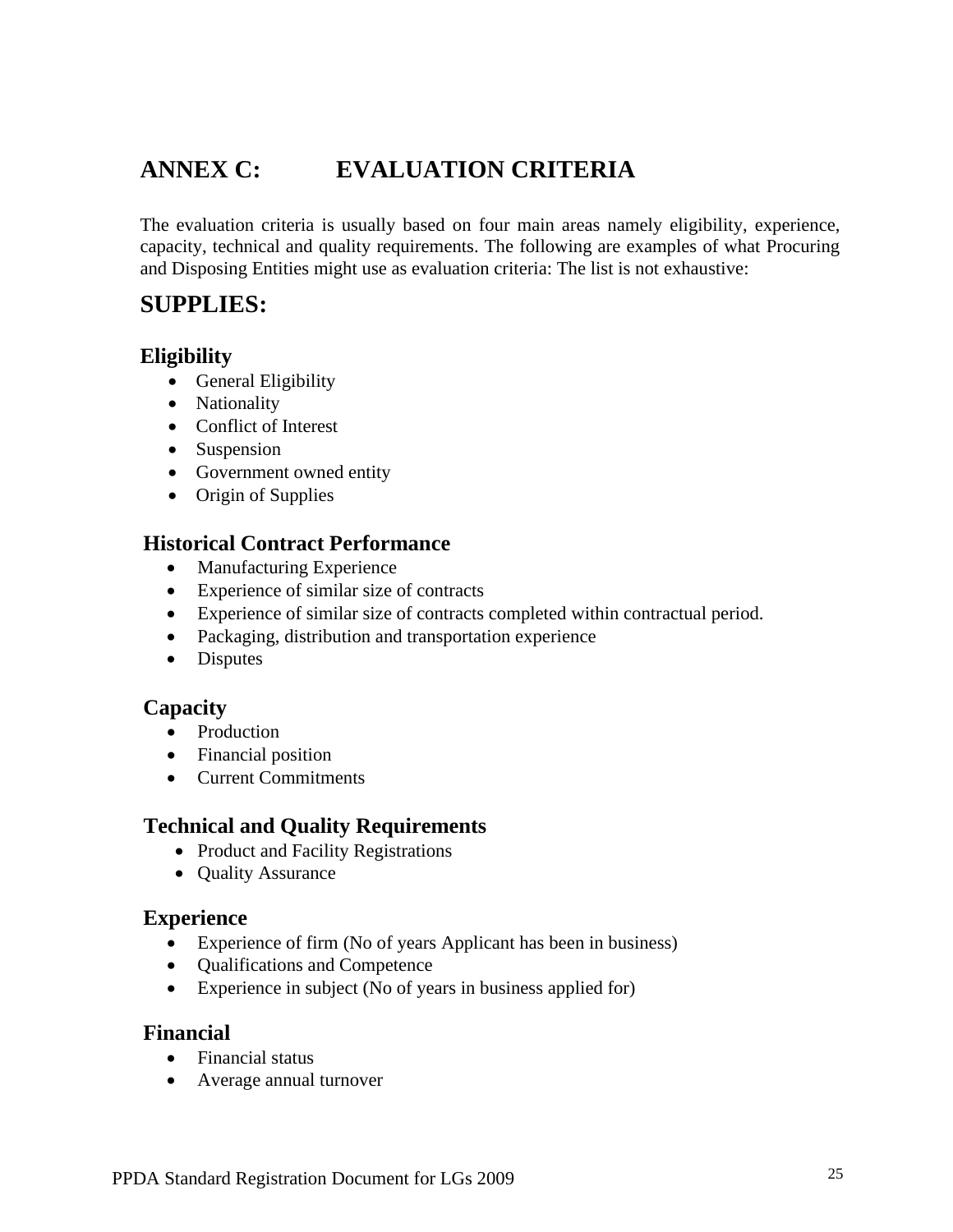## **SERVICES:**

### **Eligibility**

- General Eligibility
- Nationality
- Conflict of Interest
- Suspension
- Government owned entity
- Joint Venture

### **Experience**

- Experience of firm
- Qualifications and Competence
- Experience in subject
- Experience in region and language
- Methodology

## **Historical Contract Performance**

- History of non-performing contracts
- Pending litigation

### **Financial**

- Financial status
- Average annual turnover

## **WORKS:**

## **Eligibility**

- General Eligibility
- Nationality
- Conflict of Interest
- Suspension
- Government owned entity

## **Historical Contract Performance**

- History of non-performing contracts
- Pending litigation

## **Financial Situation**

• Financial status